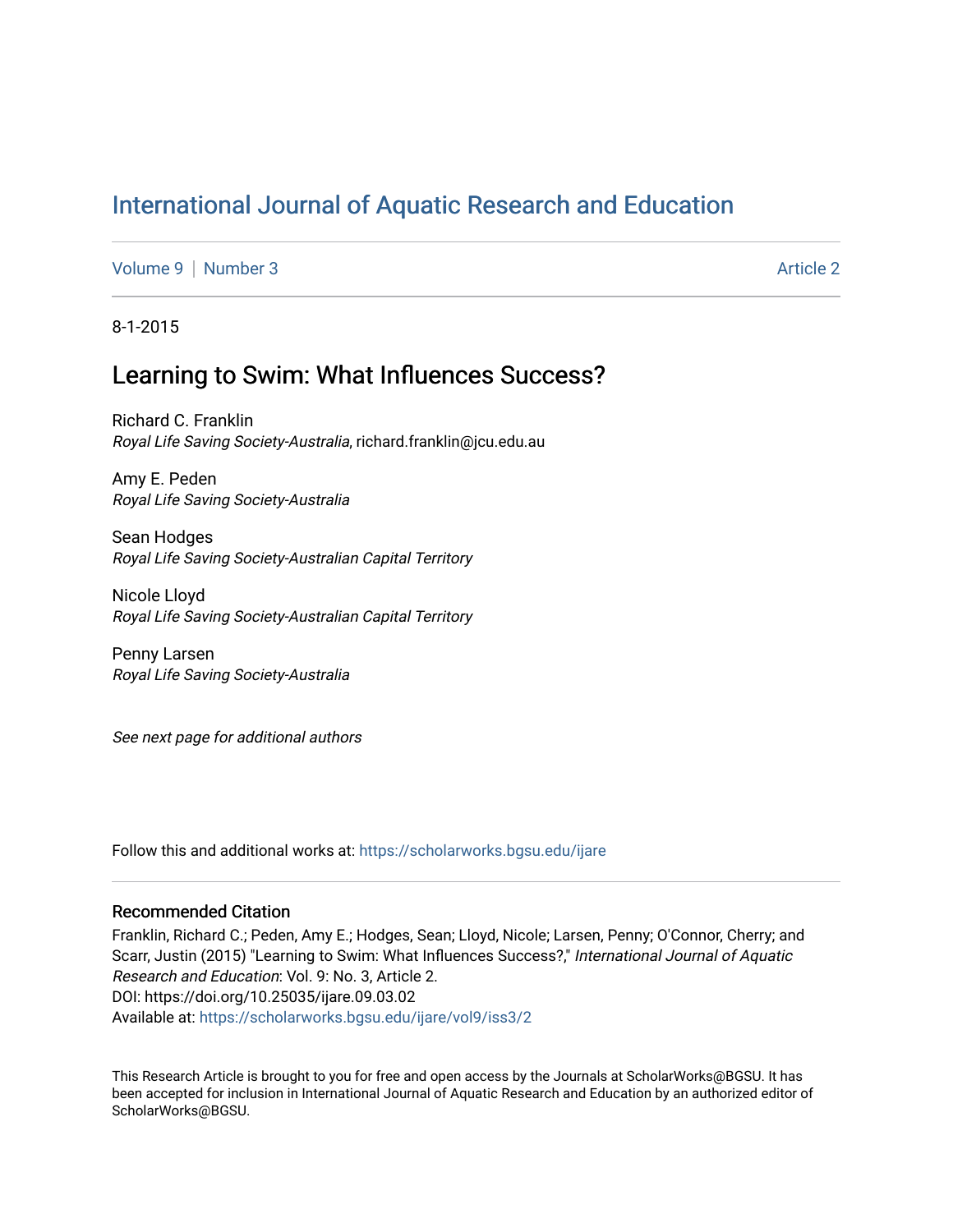# Learning to Swim: What Influences Success?

## Authors

Richard C. Franklin, Amy E. Peden, Sean Hodges, Nicole Lloyd, Penny Larsen, Cherry O'Connor, and Justin Scarr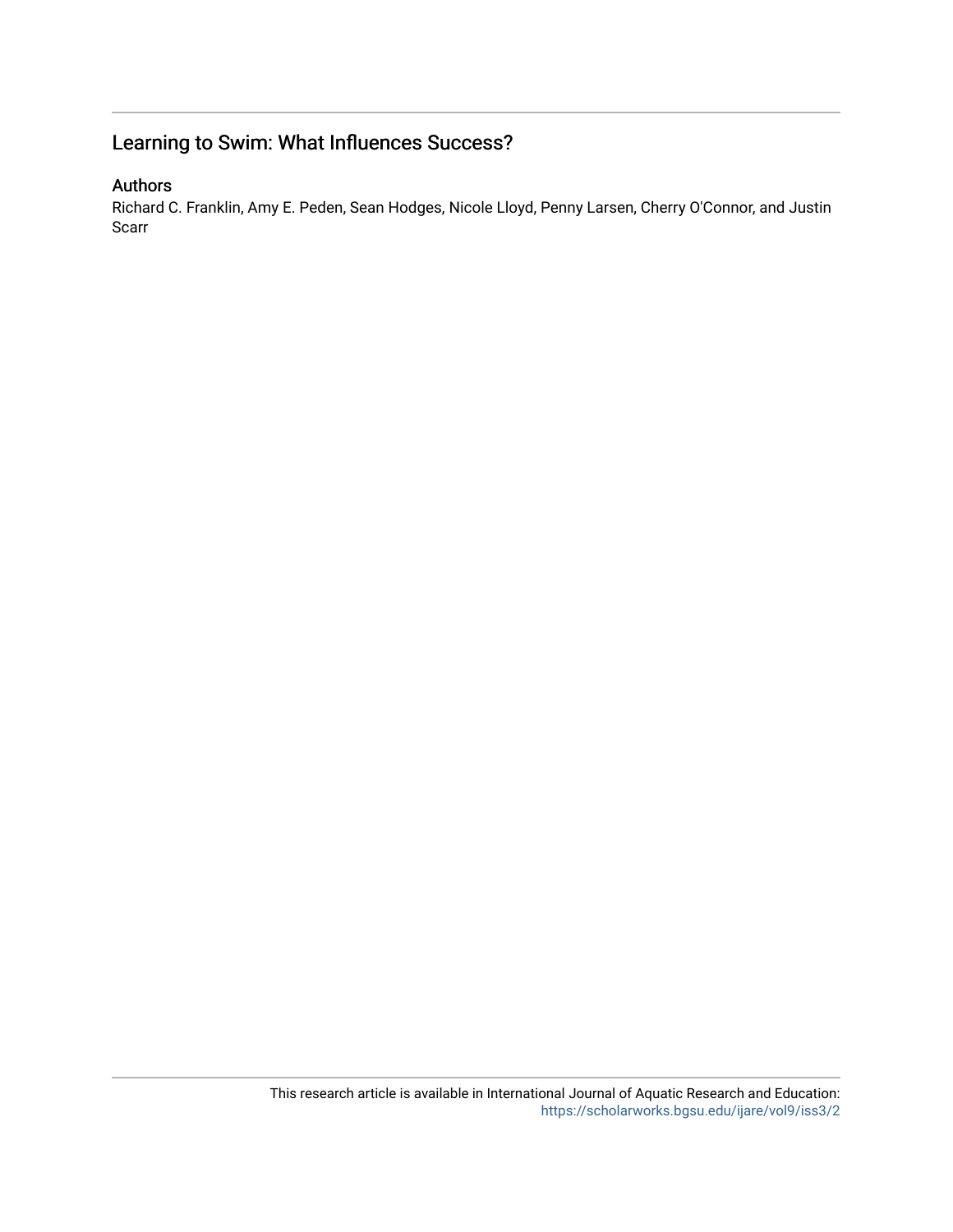*International Journal of Aquatic Research and Education,* **2015, 9, 220 -240** http://dx.doi.org/10.1123/ijare.2015-0006 © 2015 Human Kinetics, Inc.



# **Learning to Swim: What Influences Success?**

#### **Richard C. Franklin and Amy E. Peden**

Royal Life Saving Society—Australia and James Cook University

#### **Sean Hodges and Nicole Lloyd**

Royal Life Saving Society—Australian Capital Territory

## **Penny Larsen**

Royal Life Saving Society—Australia

## **Cherry O'Connor**

Royal Life Saving Society—Australian Capital Territory

#### **Justin Scarr**

Royal Life Saving Society—Australia

Swimming and water safety skills are important life skills, particularly in Australia, where aquatic activities are regularly enjoyed. Little research has been undertaken exploring children's swimming and water safety skills, what level they can achieve, and what factors impact their ability to learn these skills. This study explores children aged 5–12 years who participated in the Australian Capital Territory Primary Schools Swim and Survive Program, 2009–2011. Children who were more likely to achieve higher levels were older, were female, attended private school, swam at least once a fortnight, had a swimming pool at home, or visited a public swimming pool. Those who were less likely were Aboriginal or Torres Strait Islander, had a negative experience, and swam less than once a fortnight.

*Keywords:* children, drowning, drowning prevention, learn to swim, swimming, water safety

Water safety skills developed in childhood provide a foundation for future aquatic activities. The acquisition of skills and knowledge provides a person with

Richard C. Franklin and Amy E. Peden are with Royal Life Saving Society—Australia and College of Public Health, Medical and Veterinary Sciences, James Cook University. Sean Hodges, Nicole Lloyd, and Cherry O'Connor are with Royal Life Saving Society—Australian Capital Territory. Penny Larsen and Justin Scarr are with Royal Life Saving Society—Australia. Address author correspondence to Richard C Franklin at Richard.franklin@jcu.edu.au.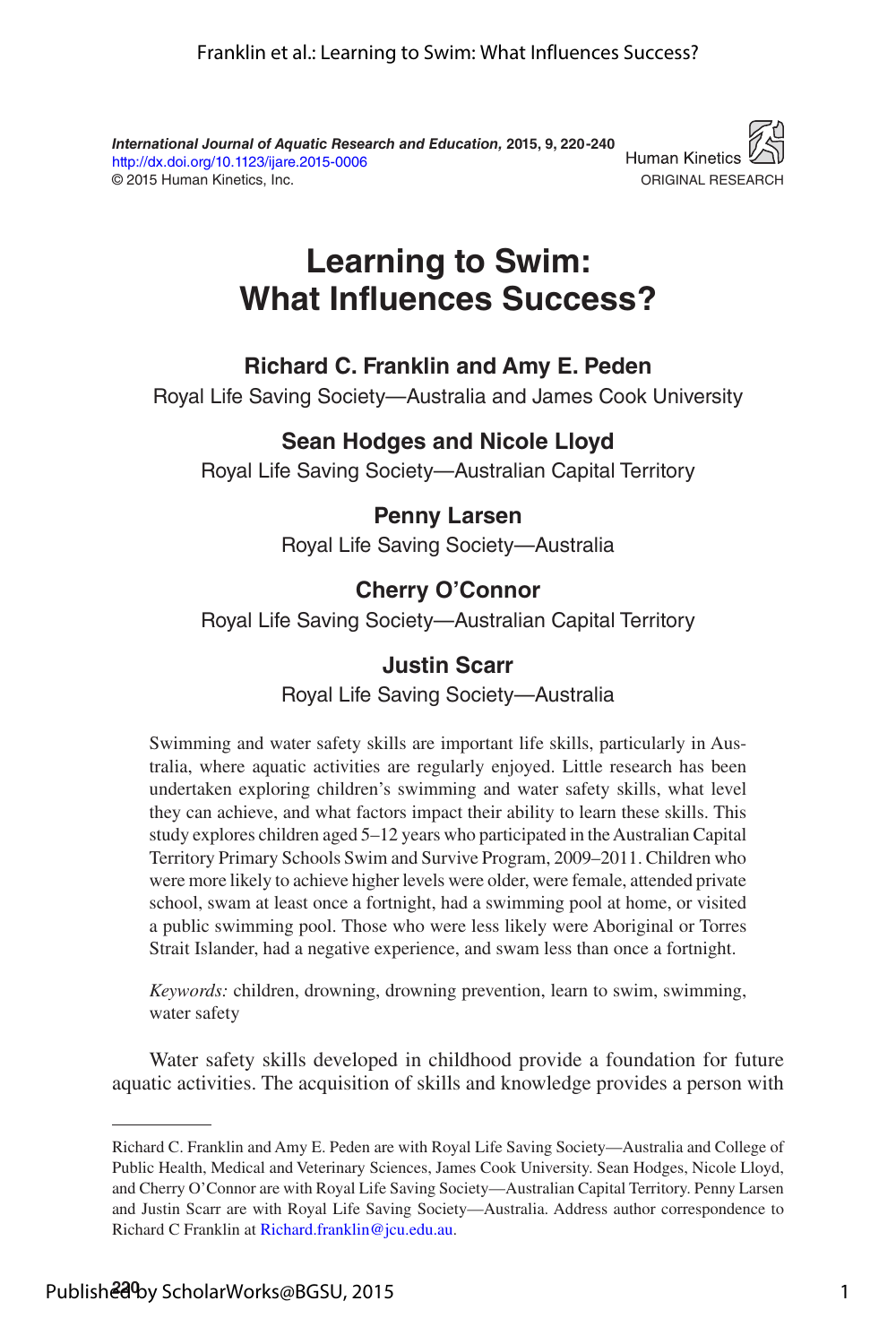the competencies to be able to adapt and effectively deal with the challenges of everyday life. Known as a life skill or a life stages approach to learning, development of skills and knowledge occurs at all stages of life and builds on previous skills and knowledge gained (Moote & Wodarski, 1997). As water safety skills are mainly learned in childhood, it is important that these skills are acquired and a minimum level achieved before they are applied to a wide range of aquatic environments and activities in later life.

Development of children's water safety skills is achieved using a learning framework that provides active assistance from adults and peers who have greater knowledge and skills. These adults and peers provide the support that helps to facilitate learning, so that the child achieves the desired outcome; the support is slowly withdrawn as the child improves. This approach is often called "scaffolding," that is, a structure is put in place to help learners achieve learning outcomes (Dennen, 2004).

Development of water safety skills includes a range of skills such as swimming, entry and exit skills, floating skills, and knowledge of safe behaviors (Australian Water Safety Council [AWSC], 2008b, 2012; Moreno, Furtner, & Rivara, 2009; NSW Department of Education and Training, 2009). While there is no definitive set of core water safety skills and knowledge, the AWSC endorses the Water Safety Education Competency Framework (AWSC, 2004) as a guide to the minimum level of skills and knowledge children should achieve at each significant milestone of their life (i.e., infant and preschool—before starting formal school instruction—end of primary school, and before leaving secondary school).

At different stages in our life we face differing levels of risk associated with our aquatic participation, which is reflected in drowning patterns. In Australia, children under the age of 5 years predominately drown in home swimming pools (Franklin, Scarr, & Pearn, 2010); this is because such a pool is close to where they live (i.e., usually in the backyard). However, children 4 years old and younger also drown in bathtubs, buckets, dams, and other water sources where they are playing, reflecting both their exposure to the hazard and their inability to protect themselves. In contrast, children 5–14 years of age not only have the lowest rate of drowning in Australia but also highlight a shift in drowning location from home swimming pools and aquatic locations around the home to open water locations such as in rivers, in lakes, and at the beach (Franklin et al., 2010).

While it is not known exactly why the 5–14 years age group has the lowest drowning rate in Australia, it is likely to be a combination of developing physical and motor skills, increased swimming and water safety skills, increased cognitive skills (i.e., understanding of danger and rules), parental supervision, and decreased exposure to the aquatic environment as they attend school (Blanksby, Parker, Bradley, & Ong, 1995; Erbaugh, 1986).

As swimming and water safety skills and knowledge are seen as one of the pillars which underpin swimming and water safety in Australia (AWSC, 2008a), it is imperative that we have a better understanding of what is required to achieve minimum levels of skills and knowledge as well as of who is achieving these levels. To accomplish this, Royal Life Saving Society—Australia is undertaking a series of studies to explore children's swimming and water safety skills with a particular emphasis on benchmarking the current level of achievement among Australian primary school children against the AWSC's Water Safety Education Competency Framework.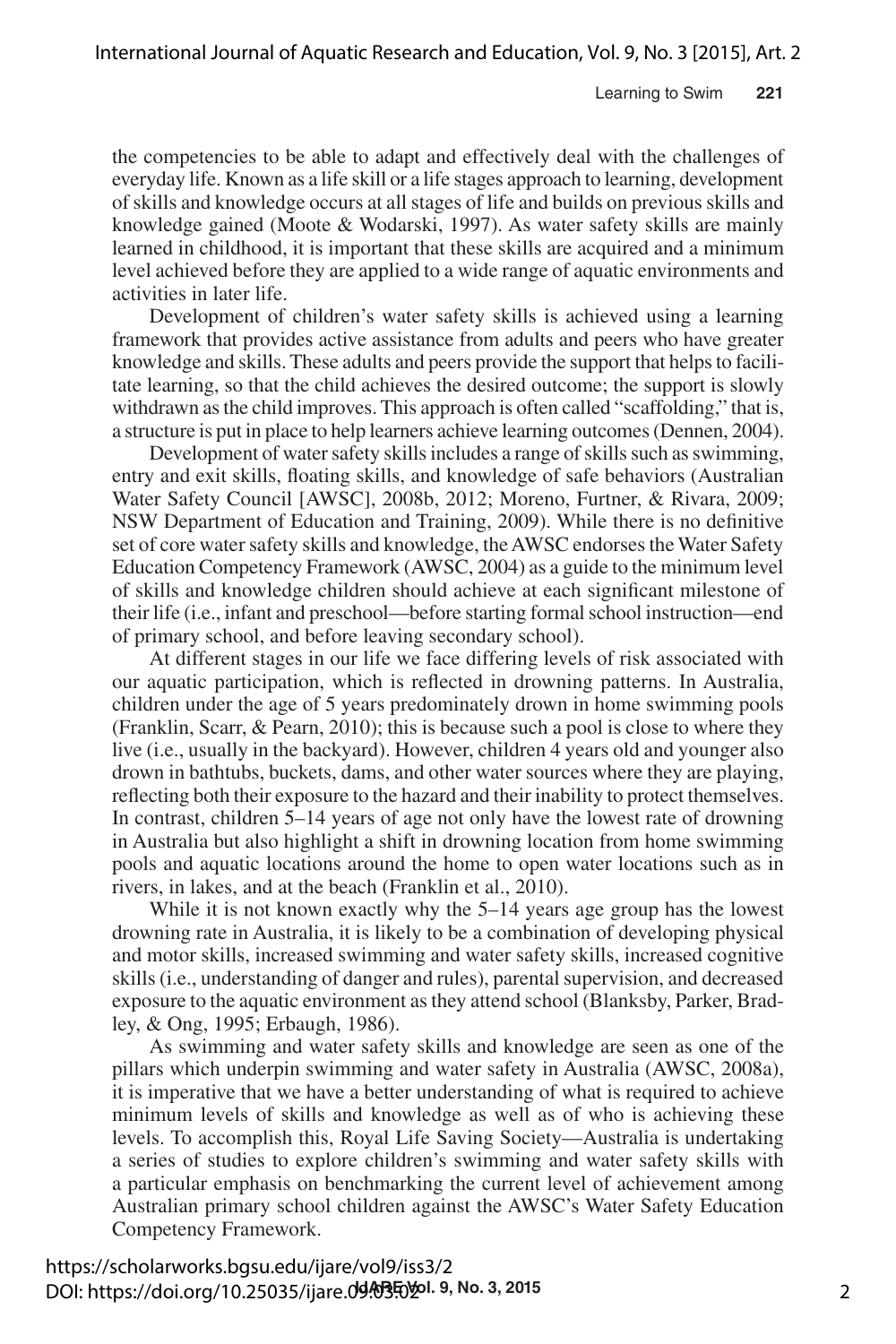**222** Franklin et al.

There has been concern in the swimming and water safety fraternity that there are decreasing swimming and water safety skills at a population level. In the 1970s and 1980s there was a major push for swimming and water safety to be included in school curricula across Australia; however, during the 2000s it was reported that some schools were no longer providing this education or including it in the curriculum (Peden, Franklin, & Larsen, 2009; Royal Life Saving Society—Australia, 2012).

## **Water Safety Education Competency Framework**

In 1999 the Royal Life Saving Society—Australia developed a framework (Royal Life Saving Society—Australia, 1999) to provide advice about what level of swimming and water safety skills and knowledge (based on the Royal Life Saving Swim and Survive Program; Royal Life Saving Society—Australia, 2007) should be achieved at particular time points in the Australian education system (e.g., leaving primary school).

This framework (Royal Life Saving Society—Australia, 1999) was revised and success rates added to the levels. The framework with some minor changes was adopted by the AWSC in the 2004–2007 National (Australian) Water Safety Plan (AWSC, 2004). It has then been continued in subsequent strategies (AWSC, 2008a, 2012); however, there has been little information about whether these success rates are being achieved or are achievable. For this study we used Level 4 (Table 1), as

#### **Table 1 Skills Within Level 4 of the Swim and Survive Program**

- 1. Safely perform a compact jump and exit from deep water.
- 2. Demonstrate feet first sculling on the back.
- 3. Demonstrate rotation of the tucked body, keeping the face above the surface of the water.
- 4. Swim 50 meters freestyle with correct technique.
- 5. Swim 50 meters backstroke with correct technique.
- 6. Swim 25 meters survival backstroke with correct technique.
- 7. Swim 15 meters breaststroke with correct technique.
- 8. Demonstrate 10 meters sidestroke with scissor kick.
- 9. Dressed in swimwear, shorts and t-shirt, demonstrate the following sequence:
- a) Sculling, floating or treading water for 2 min
- b) Swim slowly for 3 min, changing survival strokes after each minute.
- 10. Float for 1 min using an open-ended flotation aid.

11. Surface dive, swim underwater and recover an object from water depth equivalent to the candidate's height.

12. Demonstrate a crouch dive.

13. Throw a rescue flotation aid to a partner at 5 meters distance and instruct the partner to kick to the edge.

14. Answer questions about dangers in the aquatic environment.

*Note.* The extension skill, not part of the 14 core components of Level 4 is this: Demonstrate introductory butterfly arm action for a distance of 5 m.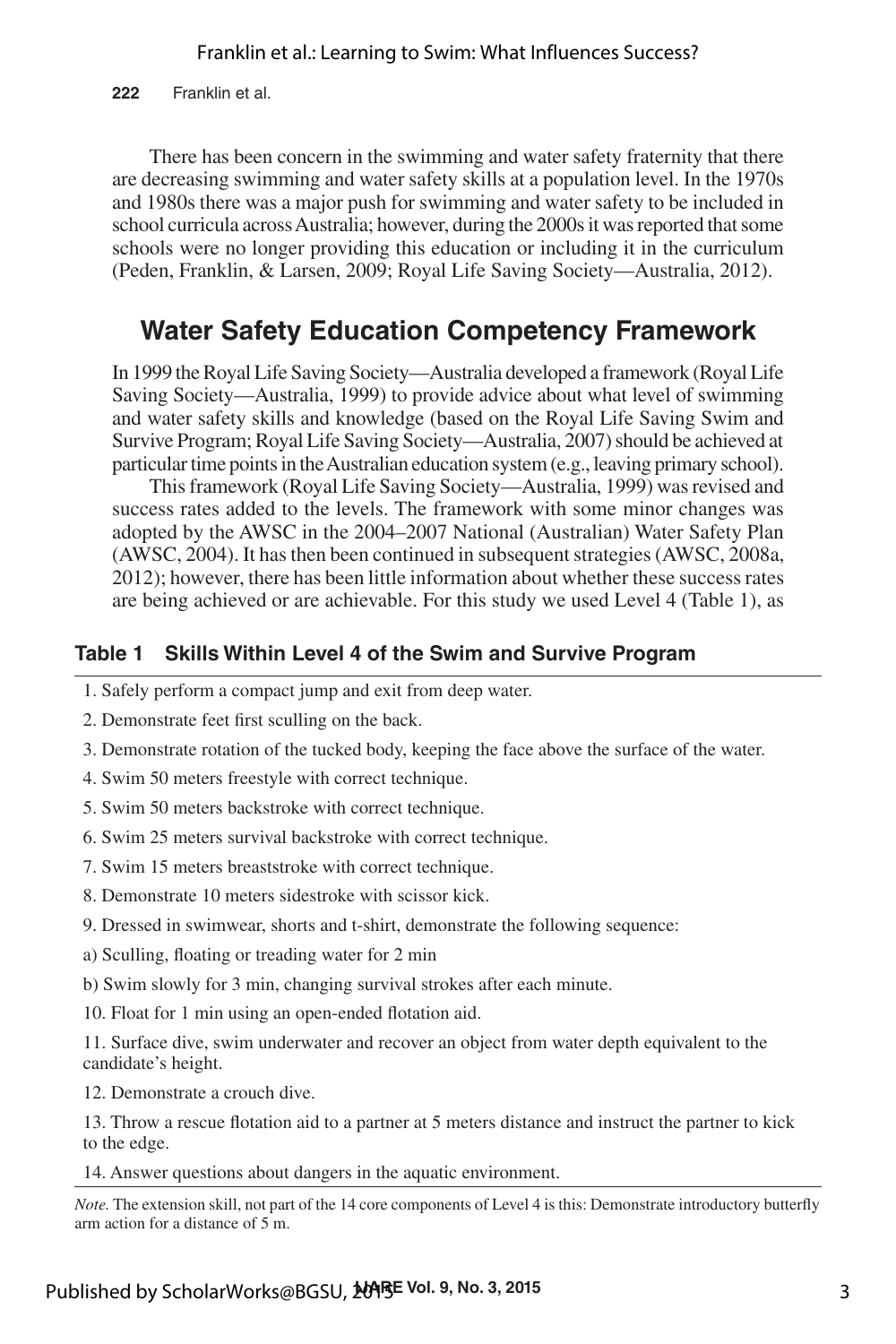the benchmark for which skills primary school children should be achieving, as this level should be achieved by 100% of children before leaving primary school (AWSC, 2008a, 2012).

#### **Aims**

Using information collected from participants in a school-based program in Canberra, Australia, we aimed to explore the following:

- Can children achieve the levels set by the Water Safety Education Competency Framework?
- What factors enhance or limit achievement of these levels?

#### **Method**

Information for this study was collected from the Royal Life Saving Society—Australian Capital Territory (RLSS-ACT), which delivers the Swim and Survive Program in the ACT to primary school children (aged 5–12 years) during school hours. RLSS-ACT is responsible for the logistics of the program, enrollment, transport, program delivery, and reporting (the ACT government subsidizes the program).

For the data collected for this study the parent or guardian of each child who participated in the program was required to provide a signed enrollment form to allow their child to participate in the program. This form collected information on the child's date of birth, sex, class (year level at school), experience with water, and current level of swimming ability. The data were entered into a FileMaker Pro database system to help run the program. De-identified data (no names or address information) were extracted from the database into Excel and coded for ease of analysis in SPSS.

There were 8,621 children who participated in the program between January 1, 2009, and December 31, 2011. There were 146 (1.7%) records where the sex was missing, 272 (3.2%) records where age was missing, 465 (5.4%) records where the school level was missing, and no cases where the level achieved was missing. These 801 (9.3%) cases were removed from the analysis, as these variables were considered the minimum level of data required for analysis (note some cases had more than one data field missing). There were also 94 (1.1%) children in 2009 who, because the wrong form was used, did not answer any of the questions and so were also removed from the analysis. Therefore, the database for analysis had 7,726 (89.6%) cases.

Where questions were not completed, these were entered into the database as blank fields (i.e., missing). Where questions within the questionnaire were incomplete or unanswered, the variable within the record was deleted from the analysis. This approach is called complete-subject analysis and is a recognized data analysis technique to address missing information where the complete data are assumed to be a random sample of all of the participants in the study (Rothman & Greenland, 1998).

#### **Data Coding**

The question "How often did you take your child swimming (either in lessons or recreationally) in the last 12 months?" required coding. Where two options were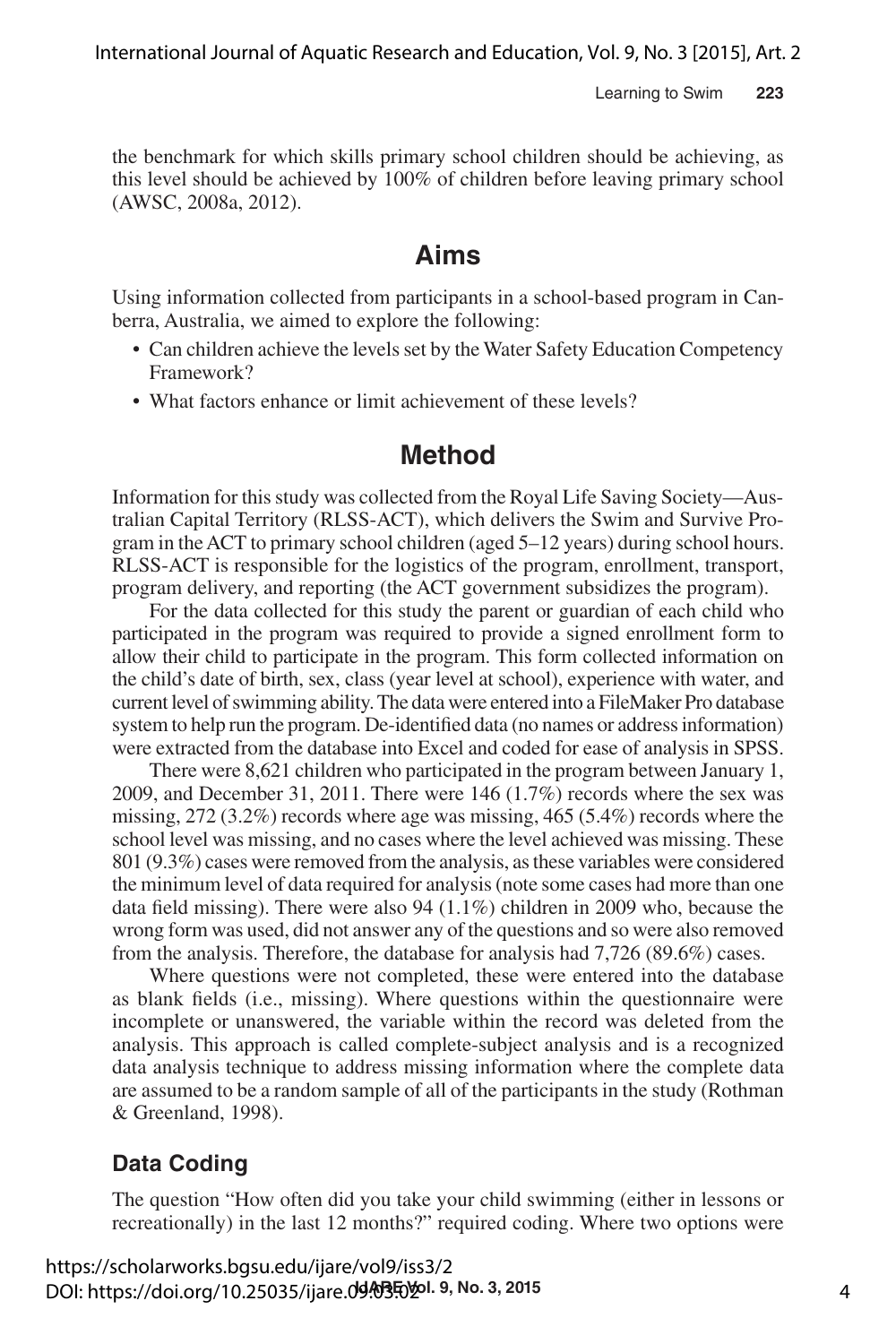**224** Franklin et al.

listed (e.g., Twice/Quarterly), the first option listed was the one used when coding (e.g., Twice). Where an answer was recorded that did not exist as an option on the enrollment sheet (e.g., weekly in summer), the number of times this would equate to was calculated (e.g., 12 times per year), and this was then coded as "monthly."

For the question which asked about medical conditions or disabilities of program participants, responses were coded in accordance with the ICD-10 Tabular List of Diseases (World Health Organization, 2010). Therefore conditions such as asthma and large adenoids were coded as "Diseases of the respiratory system." All allergies (e.g., allergy to nuts, allergy to penicillin, hives) were coded as "Injury, poisoning and certain other consequences of external causes." Where a parent recorded the name of a medicine, rather than the name of a condition, this medicine was researched to determine the condition it was used to treat and then coded as per that condition (e.g., Pulmicort is a treatment for asthma and was therefore recorded as a "Disease of the respiratory system"). If the condition that the medicine was used to treat could not be determined, then the medicine was coded as "Other." The category of "Other" also includes conditions that could not be classified in accordance with ICD-10. This included conditions such as having low muscle tone, having only one kidney, and having dizzy spells.

The question that asked which aquatic venues the parent and child had visited over the last 12 months also required coding. The category of home pool includes parent's pool, grandparent's pool, other family members' pools, and friends' pools. The "Other swimming" category includes dams, rock pools, lakes and lagoons, and swim school pools.

The question that asked parents if the child has had a previous negative experience with water also asked parents to record details of the negative experience, and these answers required coding. Based on the information provided by parents, the negative experiences question was coded into 15 categories. These categories included scared of deep water, negative experiences during swim lessons, fell in the water, doesn't like the water, and so on. There was also an "Other" category which included "panics when floating on the back," "scared about jumping from heights," and "doesn't like being pushed past comfort zone."

The question about private after school lessons, "Has your child in the last 12 months participated in private/after school swimming lessons?" with answers of yes/no, was changed in 2011 to "Has your child in the last 12 months participated in nonschool organized swimming lessons?" with the possible answers Yes—after school/Yes—Holiday program/No/Unsure. To enable comparisons over time, those who answered either of the yes questions were coded to yes, and if they answered no or unsure, these were coded as "no."

#### **ACT Department of Education—Primary Schools Swim and Survive Program**

The ACT Department of Education—Primary Schools Swim and Survive Program is delivered by the Royal Life Saving Society—ACT Branch to primary schools in the ACT. The current program started in 2008 and had been in operation for 4 years (at the time of data extraction) with over 10,000 students participating in the program over this period. The program provides students in primary school with the opportunity to learn swimming and water safety skills.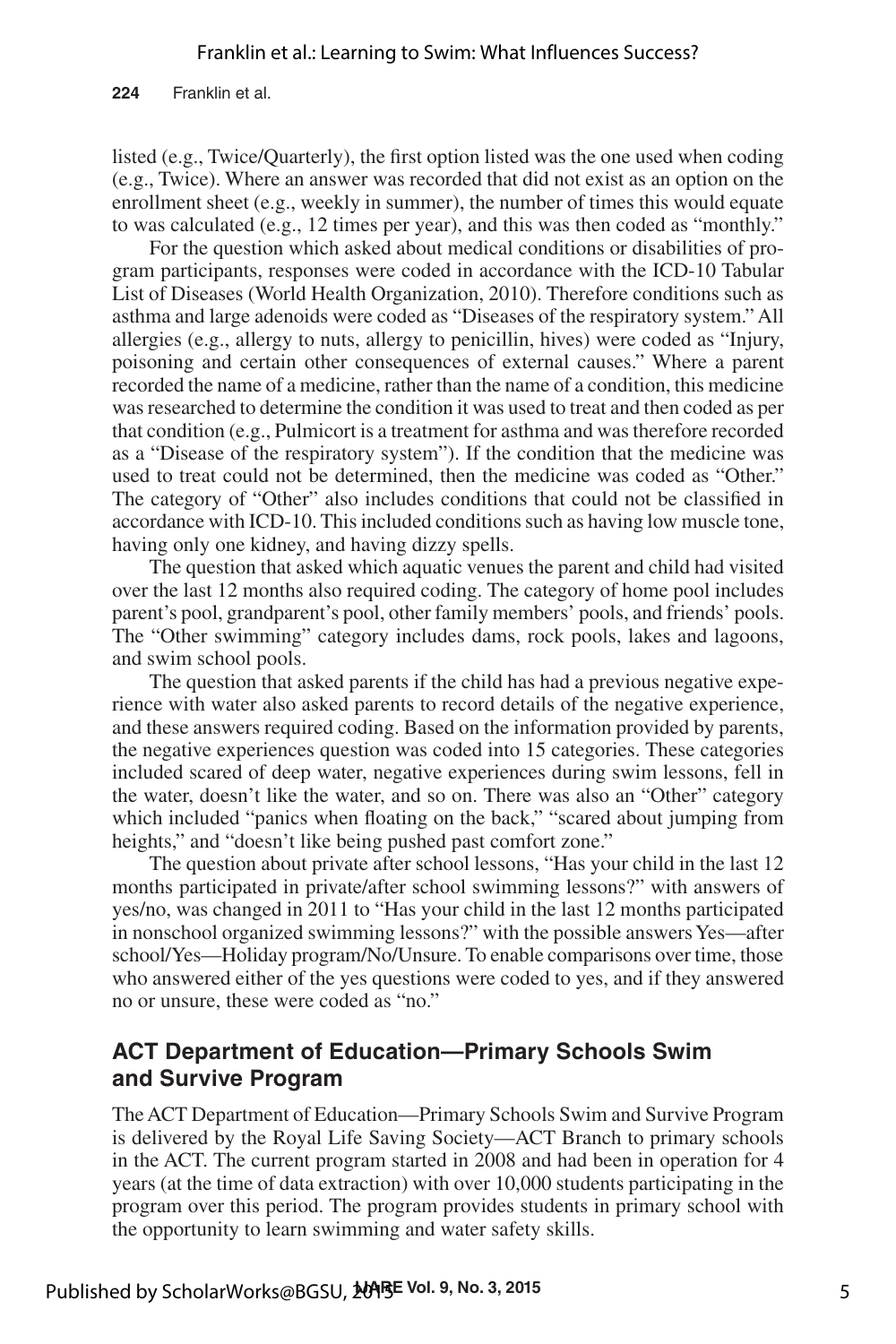The Swim and Survive Program aims to improve students' ability to be safe in and around water via a well-balanced and curriculum-focused program. It is hoped that participation in this program may help reduce their chances of being involved in an aquatic-related incident. Unlike regular learn-to-swim lessons that concentrate on swimming technique and stroke correction, the Swim and Survive program provides a broad, balanced program of swimming, water safety, and survival skills. The program provides direct links to the "Every Chance to Learn Curriculum Framework for ACT Schools—Preschool to Year 10" and the Australian School Curriculum.

The program is subsidized by the ACT government, and parents of students pay AU\$76 for the entire 10-lesson program—for bus hire and pool entry as tuition is covered by the ACT government and donations.

#### **Definitions**

For the purposes of this analysis a primary school aged child was defined as a child aged 5–12 years. As the age a child can leave primary school can vary, the authors decided, as per the swimming and water safety framework, that by age 12 all children should be able to achieve Level 4, 75% should be able to achieve Level 5, and 50% should be able to achieve Level 6.

#### **Analysis**

Analysis was undertaken using IBM SPSS v19.0. Pearson's chi-square was used to determine difference in nominal categorical data. Analysis of variance was used to determine difference in the means.  $p < .01$  was considered to be significant. Data were age standardized in the logistic regression to remove age as a bias to learning.

#### **Limitations**

This study only represents children who participated in this program. This study does not provide any information about children who might be participating in other programs or not involved in any program. As such, there may be selection bias in the data, such as including children with better or worse skills, wealthier children because their parents can afford lessons or poorer as parents cannot afford private lessons, parents who are concerned about their children's safety, or children with different academic levels. Also for this study each entry was treated as a unique child; however, it is known that some children participated in more than 1 year of the program. As data had been de-identified, it was not possible to remove these duplicates.

How often a child was taken swimming was averaged over the 12 months; as such, some children may have had intensive periods and others might have had it spread out over a year and this would be considered to be the same level of exposure. Nor did we ask how long ago this exposure occurred when compared with the time of the lessons. Also we did not ask for how long they spent swimming on each occasion nor what they actually did when they went swimming. Further work is required to understand actual exposure and its impact on swimming ability.

The authors make no judgment regarding the impact of a particular medical condition on a child's participation or achievement in swimming and water safety lessons.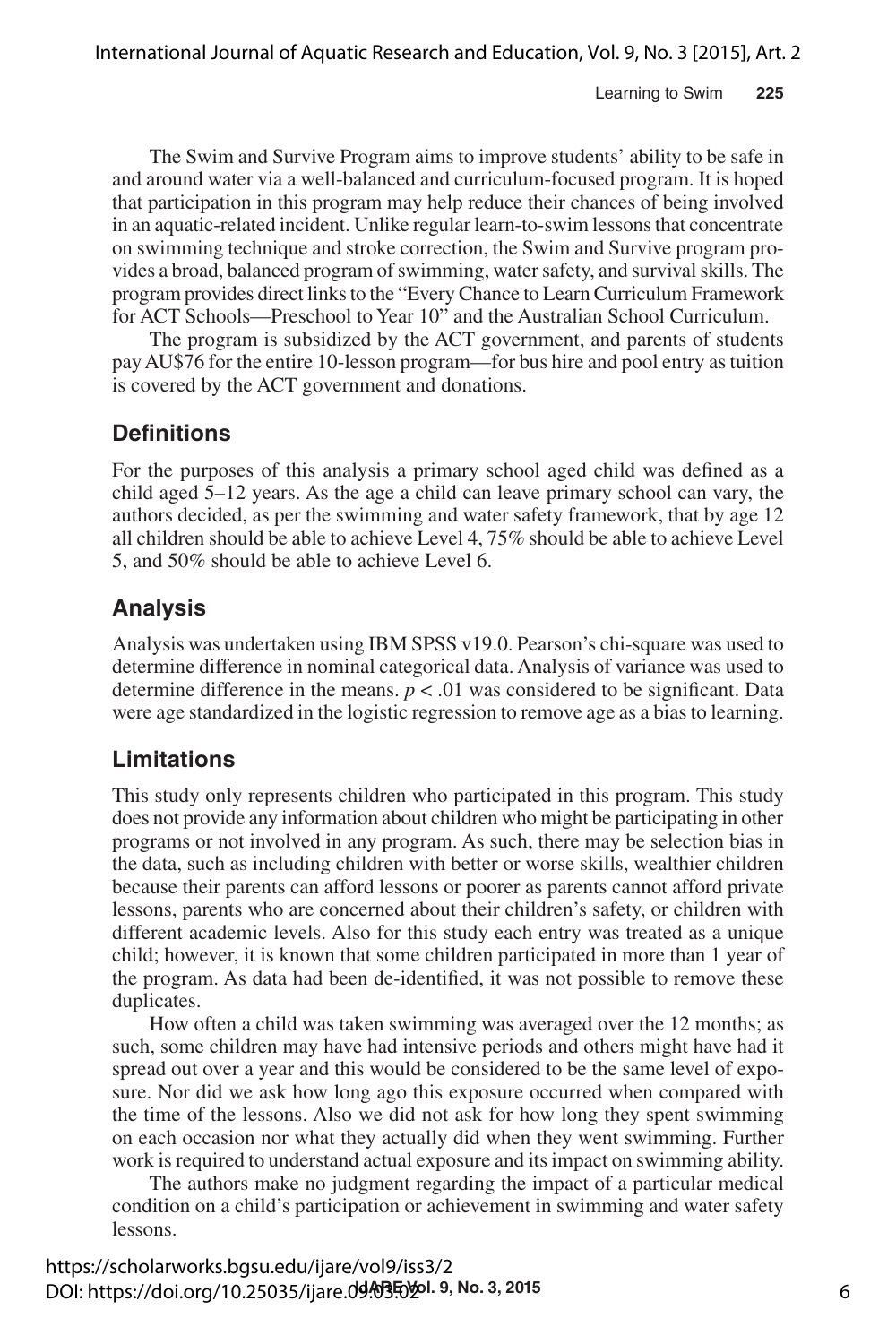**226** Franklin et al.

## **Results**

Of the 7,726 participants in the ACT Department of Education—Primary Schools Swim and Survive Program between 2009 and 2011 with minimum data records required for analysis, 51.3% were female, 3.5% were Aboriginal or Torres Strait Islanders, 76.2% were from public schools (with the proportion increasing significantly over time,  $p < .01$ ), and 10.3% had some form of medical condition. The mean age of participation was 7.7 years (mode = 8 years); however, the 2009 cohort were, on average, significantly older  $(p < .01)$  than the 2010 and 2011 cohorts. The mean class level at school was  $1.9$  (mode = Year 2); there was no difference between years (Table 2).

As the children aged, they, on average, achieved a higher level ( $F = 466.17$ , *p*  $(0.0001)$  (Figure 1). The equation for the line is  $y = 0.5405x + 0.414$ ,  $R^2 = .9967$ , demonstrating an almost linear progression by age (Figure 1).

At most ages females outperformed males and private school children outperformed public school children. Aboriginal and Torres Strait Islander children did not perform as well as non-Indigenous children participating in the program, especially for children 10 years of age or younger. In most age groups there was no statistically significant decline in the children's ability per annum (Table 3).

Children with a preexisting medical condition (801; 10.4%) did not achieve to the same level as children without; this was significant for  $7-9$  year olds and  $11-12$ year olds. Children who had a negative experience (316; 4.2%) with water achieved, on average, a lower swimming and water safety level; this was significant for 6–9 year olds. On the whole children with a swimming pool at home (870; 12.9%) were more likely to achieve a higher level, on average, as were children who participated in private learn-to-swim lessons (3531; 53.5%) (Table 4).

Visiting an aquatic location in the last 12 months, particularly the beach, also improves children's swimming and water safety skills. It should be noted that this question did not ask about how often they visited a particular location, nor if the child swam at the location or how long and how often they swam (Table 5).

Parents were also asked "On average how often does your child go swimming?" The data showed that those children who went swimming more often achieved higher levels than those who did not (Figure 2). This effect was seen across all age groups; however, it was more pronounced for the 6–10 year olds (Table 6).

The more often a child swam, the more likely he or she was overall to achieve a higher level on average. This finding applied to all ages in the data set. When swimming at least once a fortnight was compared with less than once a fortnight by level achieved, this is a statistically significant result for all ages (Table 6).

The proportion of children who were able to achieve Level 4 and above reached 77.5% of participants in the 12 years age group whereas only 56.3% of participants at age 12 achieved Level 5 or above (Figure 3).

The activities that were positively correlated, adjusting for age, with achieving Level 4 and Level 5 were being female, attending private school, swimming at least once a fortnight, having a swimming pool at home, visiting any aquatic location, and participating in private swimming lessons (Table 7).

Overall, being female (1.6 times; confidence interval [CI] 1.3–1.9), coming from a private school (3.1 times, CI 2.5–3.9), swimming at least once a fortnight  $(2.4 \text{ times}; \text{CI } 1.9-3.1)$ , having a swimming pool at home  $(2.2 \text{ times}; \text{CI } 1.7-2.9)$ ,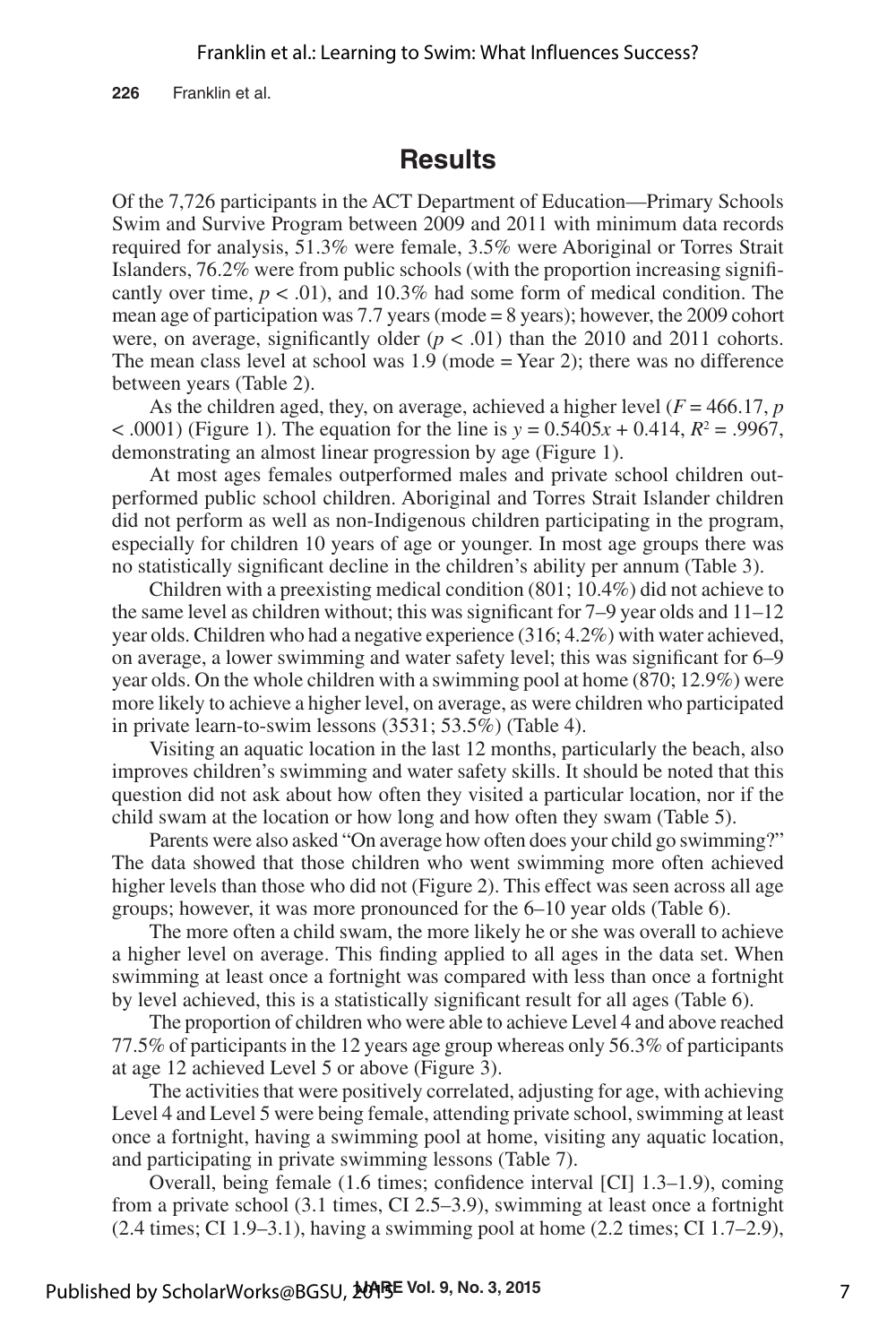| ſ             |                              |
|---------------|------------------------------|
|               |                              |
|               |                              |
| i             |                              |
|               |                              |
|               |                              |
|               |                              |
|               | <br> <br> <br> <br>TTCC CCCC |
|               |                              |
| $\frac{1}{2}$ |                              |
| Ì             |                              |
| ームト           | allac Pila                   |

|                                      |                 | 2009             |       | 2010             |                 | <b>2011</b>                                |       | <b>Total</b>                 |
|--------------------------------------|-----------------|------------------|-------|------------------|-----------------|--------------------------------------------|-------|------------------------------|
| Variables                            | Z               | ್ನೆ              | Z     | ್ನೇ              | 2               | ್ನೇ                                        | Z     | ್                            |
| Sex                                  |                 |                  |       |                  |                 |                                            |       |                              |
| Female                               | 843             | 51.1             | 1,473 | 51.8             | 1,647           | 51.0                                       | 3,963 | 51.3                         |
| Male                                 | 808             | 48.9             | 1,373 | 48.2             | 1,582           | 49.0                                       | 3,763 | 48.7                         |
| Aboriginal or Torres Strait Islander |                 |                  |       |                  |                 |                                            |       |                              |
| $\frac{1}{2}$                        |                 |                  | 1,512 | 96.2             | 2,994           | 92.7                                       | 4,506 | 96.5                         |
| Yes                                  |                 |                  | 59    | 3.8              | 106             | 3.3                                        | 165   | $3.\overline{5}$             |
| Age                                  |                 |                  |       |                  |                 |                                            |       |                              |
| Average (years)                      | 8.2             | $SD = 1.8$       | 7.7   | $SD = 1.7$       | 7.6             | $SD = 1.8$                                 | 7.8   | $SD = 1.8$                   |
| $\heartsuit$                         |                 | $\overline{0.1}$ | $10$  | 0.4              | $18\,$          | $0.6\,$                                    | 29    | $0.4\,$                      |
|                                      | 3               | 0.2              | 195   | $6.9$            | 236             |                                            | 434   | 5.6                          |
|                                      | 315             | 19.1             | 615   | 21.6             | 720             | $\begin{array}{c} 7.3 \\ 22.3 \end{array}$ | 1,650 | 21.4<br>22.3<br>20.3<br>12.5 |
|                                      | 370             | 22.4             | 639   | 22.5             | 716             | 22.2                                       | 1,725 |                              |
|                                      | 318             | 19.3             | 576   | 20.2             | 675             | 20.9                                       | 1,569 |                              |
|                                      | 267             | 16.2             | 336   | $11.8$           | 364             | $11.3$                                     | 967   |                              |
| $\supseteq$                          | 167             | 10.1             | 263   | 9.2              | 249             | $\mathcal{L} \mathcal{L}$                  | 679   | $8.8\,$                      |
|                                      | 118             | $\overline{7.1}$ | 140   | 4.9              | 173             | 5.4                                        | 431   | 5.6                          |
| $\overline{2}$                       | $\overline{81}$ | 4.9              | 69    | 2.4              | 63              | 2.0                                        | 213   | 2.8                          |
| $\frac{2}{\lambda}$                  | $\equiv$        | 0.7              | 3     | $\overline{0.1}$ | $\overline{15}$ | 0.5                                        | 29    | 0.4                          |

8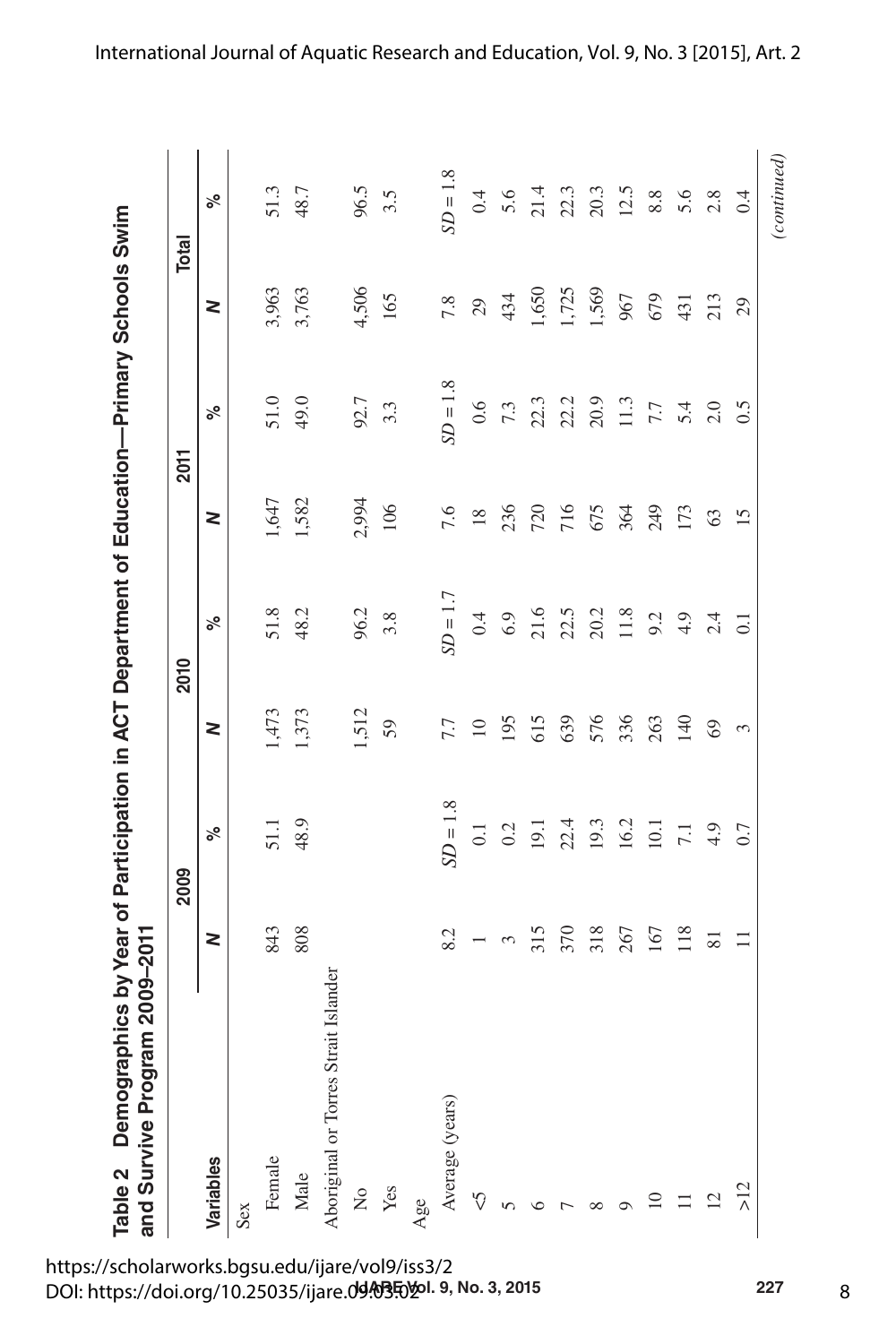|                      | 2009    |                      |              | 2010              |                | <b>2011</b>                                   |                                     | Total        |
|----------------------|---------|----------------------|--------------|-------------------|----------------|-----------------------------------------------|-------------------------------------|--------------|
| Variables            | 2       | ್ನೇ                  | 2            | ್ನೇ               | 2              | ್ನೇ                                           | 2                                   | $\delta$     |
| Year level at school |         |                      |              |                   |                |                                               |                                     |              |
|                      | 382     | 23.1                 | 678          | 23.8              | 758            | 23.5                                          | 1,818                               | 23.5         |
|                      | 420     |                      | 630          | 22.1              | 729            | 22.6                                          | 1,779                               | 23.0         |
|                      | 277     | 25.4<br>16.8<br>16.3 | 657          |                   | 780            |                                               |                                     |              |
|                      | 269     |                      | 331          | 23.1<br>11.6      | 385            |                                               |                                     |              |
|                      | 135     | 8.2                  | $305$<br>141 | 10.7              | 273            | $24.2$<br>11.9 $8.5$<br>$6.1$<br>$0.3$<br>0.4 | $1,714$<br>985<br>713<br>470<br>433 |              |
|                      | 133     | 8.1                  |              | 5.0<br>3.7<br>0.0 | 196            |                                               |                                     |              |
|                      | 35      | $2.1$<br>0.0         | 104          |                   | 94             |                                               |                                     |              |
| ጵ                    | $\circ$ |                      | $\circ$      |                   | $\overline{4}$ |                                               | $\overline{4}$                      |              |
| School type          |         |                      |              |                   |                |                                               |                                     |              |
| Private              | 570     | 34.5                 |              | 23.2              | 602            | 18.6                                          | 1,832                               | 23.7<br>76.3 |
| Public               | 1,081   | 65.5                 | 660<br>2,186 | 76.8              | 2,627          | 81.4                                          | 5,894                               |              |
| Medical condition    |         |                      |              |                   |                |                                               |                                     |              |
| $\frac{1}{2}$        | 1,499   |                      | 2,563        | 90.1              | 2,863          | 88.7                                          | 6,925                               | 89.6         |
| Yes                  | 152     | 90.8<br>9.2          | 283          | 9.9               | 366            | 11.3                                          | $801\,$                             | $10.4\,$     |
| Total                | 1,651   | 100.0                | 2,846        | 100.0             | 3,229          | 100.0                                         | 7,726                               | 100.0        |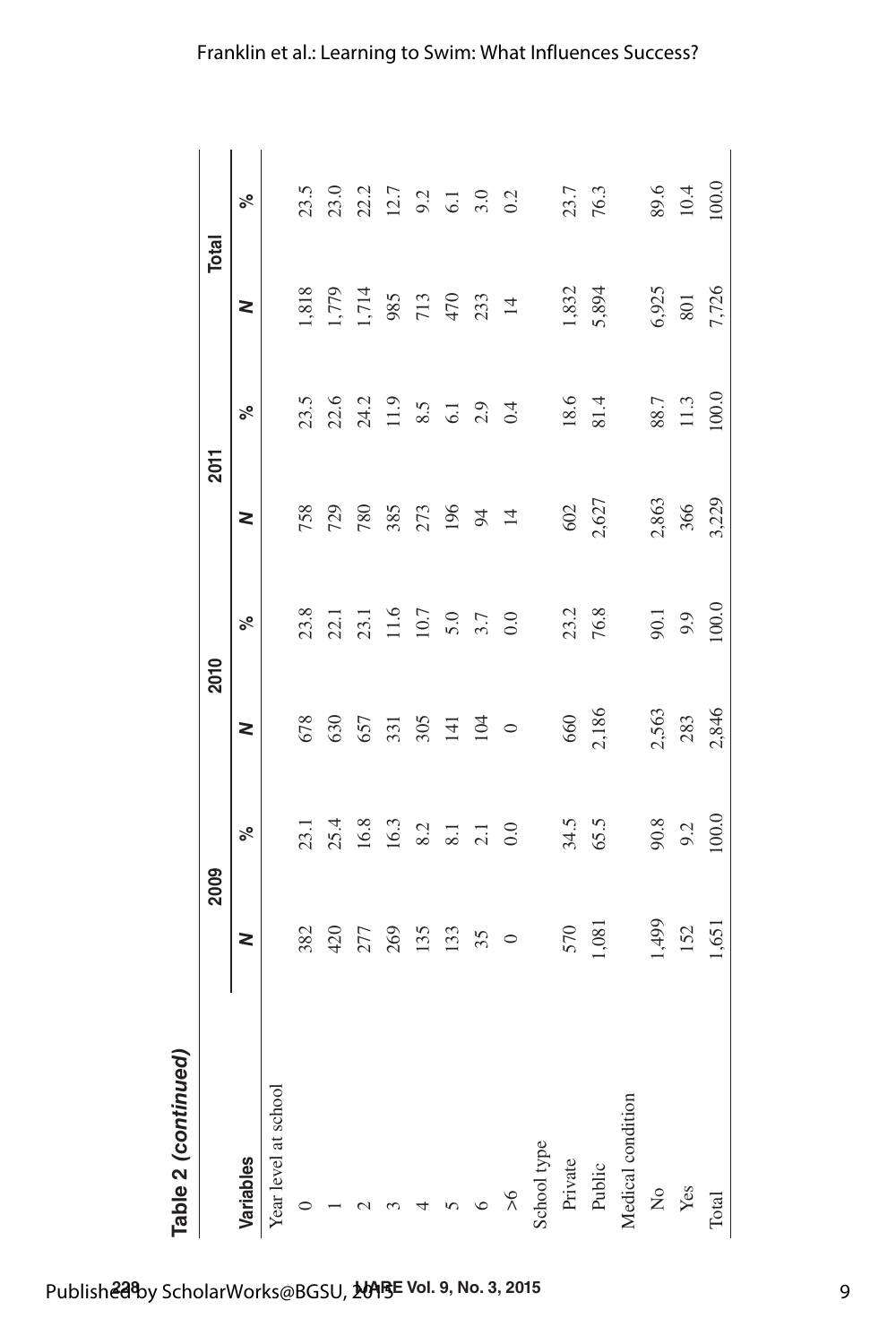Learning to Swim **229**



**Figure 1** — Age versus level achieved ACT Department of Education—Primary Schools Swim and Survive Program 2009–2011 (*n* = 7,668).

visiting a public pool  $(2.8 \text{ time}; \text{CI } 1.9-4.1)$ , visiting a beach  $(1.9 \text{ times}; \text{CI } 1.6-2.4)$ , and undertaking private swimming lessons (1.9 times; CI 1.4–2.5) increased the participant's likelihood of achieving Level 4. For every increasing year in age there is a 2.6 times increase in achievement of Level 4 (CI 2.5–2.8). Having a prior negative experience with water decreased the child's likelihood of achieving Level 4 by half (47%; CI 24–94%). Being Aboriginal or Torres Strait Islander was a confounder (Table 8).

Overall, being female (1.6 times; CI 1.2–2.0), coming from a private school  $(3.3 \text{ times}, \text{CI } 2.6-4.2)$ , having a swimming pool at home  $(2.3 \text{ times}; \text{CI } 1.7-3.2)$ , visiting a public pool  $(2.4 \text{ time}; \text{CI } 1.5–4.0)$ , visiting a beach  $(1.9 \text{ times}; \text{CI } 1.5–2.6)$ , visiting a lake (1.9 times; CI 1.4–2.7), visiting other aquatic locations (1.6 times; CI 1.1–2.1), and undertaking private swimming lessons (2.3 times; CI 1.7–3.2) increased the participant's likelihood of achieving Level 5. For every increasing year in age there is a 2.4 times increase in achieving Level 5 (CI 2.2–2.6). Having a previous negative experience with water decreased the child's likelihood of achieving Level 5 by half (47%; CI 24–94%; Table 9).

## **Discussion**

Learning swimming and water safety skills is an integral part of ensuring children's safety when visiting an aquatic location (Rahman, Bose, Linnan, Rahman, & Mashreky, 2012); however, very little is known about the factors that have an impact on a child's ability to reach a skill level. While participation in swimming and water safety lessons is essential, this article also explored the other factors that might impact achieving a particular level of swimming and water safety skill.

The age of the child has a major influence on the level he or she achieves; with each year a child ages he or she has a 2.5 times greater chance of achieving Level 4. Participation in aquatic activity also has an impact on level of achievement, that is, the more time a child spends in the water, for example if the child has a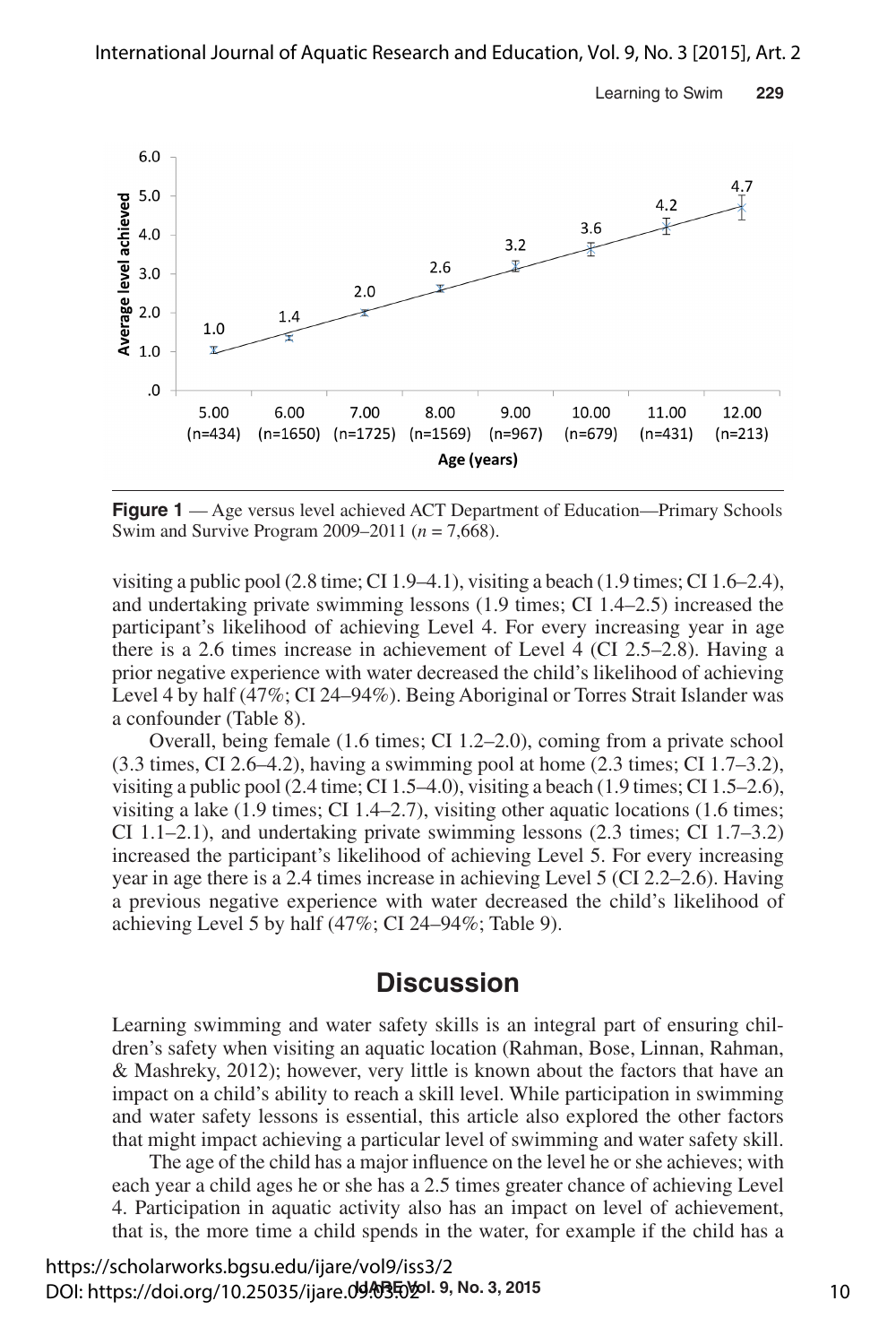|                |        |                |      |                  |                      | Year             |              |                    |               |                                             |      |             |                  |      |
|----------------|--------|----------------|------|------------------|----------------------|------------------|--------------|--------------------|---------------|---------------------------------------------|------|-------------|------------------|------|
|                |        | Gender         |      |                  |                      |                  | Sig.<br>2009 | <u>ទាំ</u><br>១០០  |               | Aboriginal and/or Torres<br>Strait Islander |      |             | School type      |      |
| (years)<br>Age | Female | Male           | Sig. | 2009             | 2010                 | 2011             | 2010<br>ys.  | <b>2011</b><br>ys. | $\frac{1}{2}$ | Yes                                         | Sig. | Private     | Public           | Sig. |
|                |        | 1.0            |      | 1.3              | $\Xi$                | $\overline{1.0}$ |              |                    | $\bar{0}$     | œ                                           |      | 1.2         | $\overline{1.0}$ | ÷    |
|                |        | 1.3            | ∗    | $\overline{1.5}$ | $\cdot$ <sup>3</sup> | $\overline{14}$  | ∗            | ₩                  | 크             | $\overline{10}$                             | ⊹    | $\tilde{S}$ | $\mathbf{C}$     | ₩    |
|                |        | $\overline{0}$ | ∗    | 2.0              | 2.1                  | 2.0              |              |                    | 2.0           | 14                                          | ₩    | 2.4         | $\overline{0}$   | ₩    |
|                |        | 2.5            | ₩    | 2.8              | 2.6                  | 2.6              | ÷            |                    | 2.6           | 2.2                                         |      | 3.3         | 2.5              | ₩    |
|                |        | 3.1            |      | 3.4              | 3.2                  | 3.0              |              | ∗                  | 3.2           | 2.1                                         | ∗    | 4.0         | 2.9              | ∗    |
|                |        | 3.4            | ₩    | 3.8              | 3.6                  | 3.6              |              |                    | 3.6           | 2.4                                         | ÷    | 4.5         | 3.3              | ₩    |
|                |        | $\frac{1}{4}$  |      | 4.4              | 4.3                  | 4.0              |              |                    | 4.2           | 3.6                                         |      | 5.0         | 3.7              | ₩    |
| $\overline{c}$ |        | 4.2            | ∗    | 4.8              | 4.7                  | 4.5              |              |                    | 4.7           | 3.8                                         |      | 5.2         | 4.4              | ₩    |

\**p* < .01. †*p* < .05.

 $*_{P} < .01.$   $\dot{\tau}_{P} < .05.$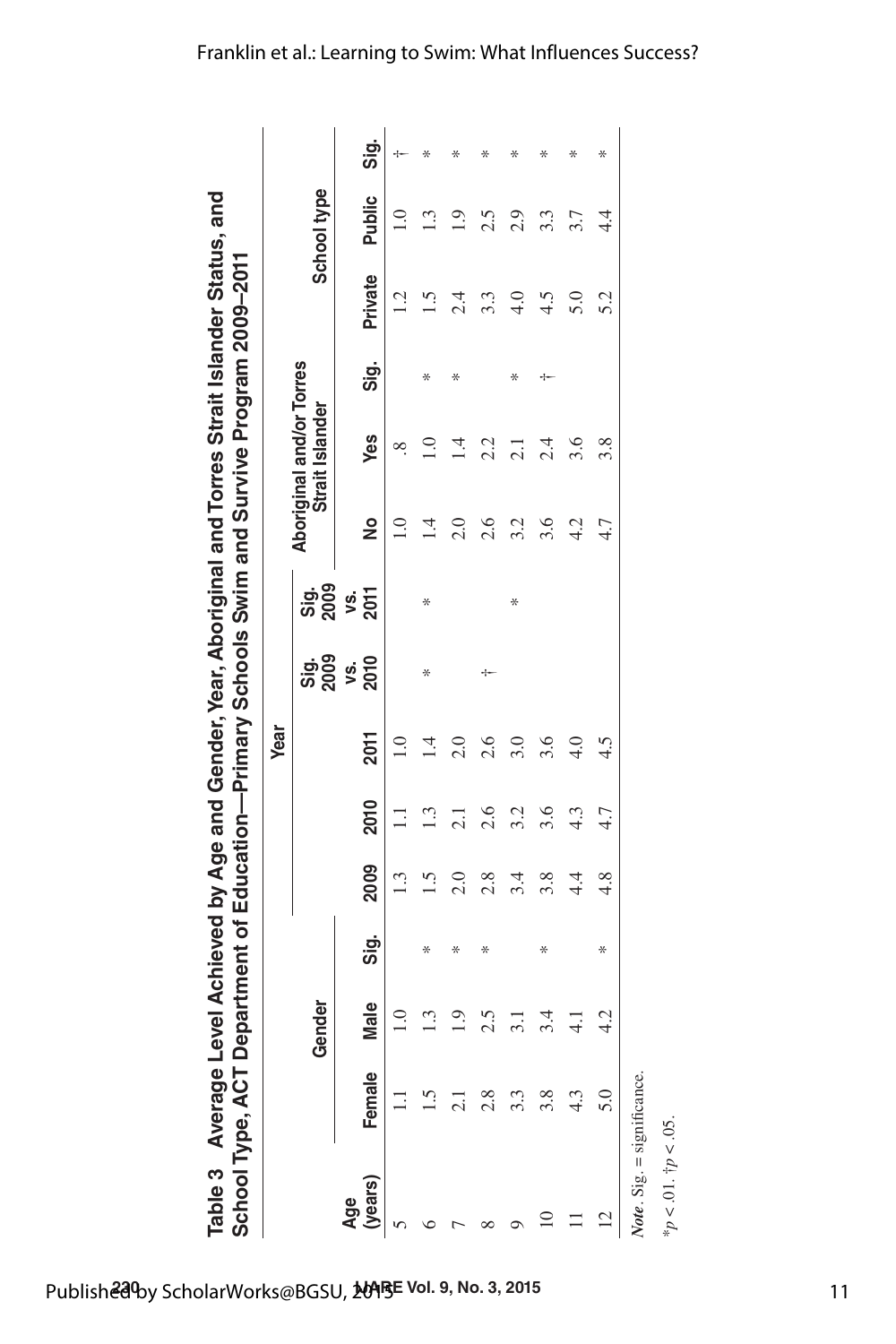Table 4 Average Level Achieved by Reported Medical Condition, Negative Experience, Having a Pool at Home,<br>and Participation in Private Swimming Lessons, ACT Department of Education—Primary Schools Swim and **Average Level Achieved by Reported Medical Condition, Negative Experience, Having a Pool at Home, and Participation in Private Swimming Lessons, ACT Department of Education—Primary Schools Swim and Survive Program 2009–2011**

| Survive Program 20 |     | 009–2011          |      |               |                     |      |     |                  |      |                  |                |      |
|--------------------|-----|-------------------|------|---------------|---------------------|------|-----|------------------|------|------------------|----------------|------|
|                    |     | ledical condition |      |               | Negative experience |      |     | Private          |      |                  | Home pool      |      |
| Age (years)        | Yes | $\frac{1}{2}$     | Sig. | Yes           | $\frac{1}{2}$       | Sig. | Yes | $\frac{1}{2}$    | Sig. | Yes              | ş              | Sig. |
|                    |     | $\frac{0}{1}$     |      | ∞ฺ            |                     |      | 1.2 | 0.9              | ₩    |                  |                |      |
|                    | Ċ.  | $\overline{1}$    |      | $\supseteq$   | 크                   | ₩    | 1.6 | $\overline{1.0}$ | ₩    | $\frac{6}{1}$    | $\overline{1}$ | ₩    |
|                    | 6.1 | 2.0               | ₩    | 1.6           | 2.0                 | ₩    | 2.4 | $\frac{5}{1}$    | ₩    | 2.5              | $\frac{0}{1}$  | ₩    |
|                    | 2.3 | 2.7               | ₩    | 2.0           | 2.6                 | ₩    | 3.1 | $\overline{2.1}$ | ℀    | 3.1              | 2.3            | ₩    |
|                    | 2.7 | 3.3               | ₩    | 2.0           | 3.3                 | ₩    | 3.9 | 2.6              | ∗    | 3.9              | 3.1            | ∗    |
|                    | 3.3 | 3.7               |      | 3.2           | 3.6                 |      | 4.4 | 3.3              | ∗    | 4.2              | 3.5            | ∗    |
|                    | r   | $4.\overline{3}$  | -1   | 3.2           | 4.2                 |      | 4.8 | 4.0              | ₩    | 5.0              | 4.0            | ₩    |
| $\frac{1}{1}$      | 3.8 | 4.8               | ÷    | $\frac{0}{2}$ | 4.7                 | ÷    | 5.4 | 4.5              | ÷    | $\overline{5}$ . | 4.7            |      |
| $\mathbf{M}$       |     |                   |      |               |                     |      |     |                  |      |                  |                |      |

Note. Sig. = significance. *Note*. Sig. = significance.

 $*_{p}$  < .01.  $\dagger_{p}$  < .05. \**p* < .01. †*p* < .05.

**IJARE Vol. 9, No. 3, 2015 231** DOI: https://doi.org/10.25035/ijare.09.03.02https://scholarworks.bgsu.edu/ijare/vol9/iss3/2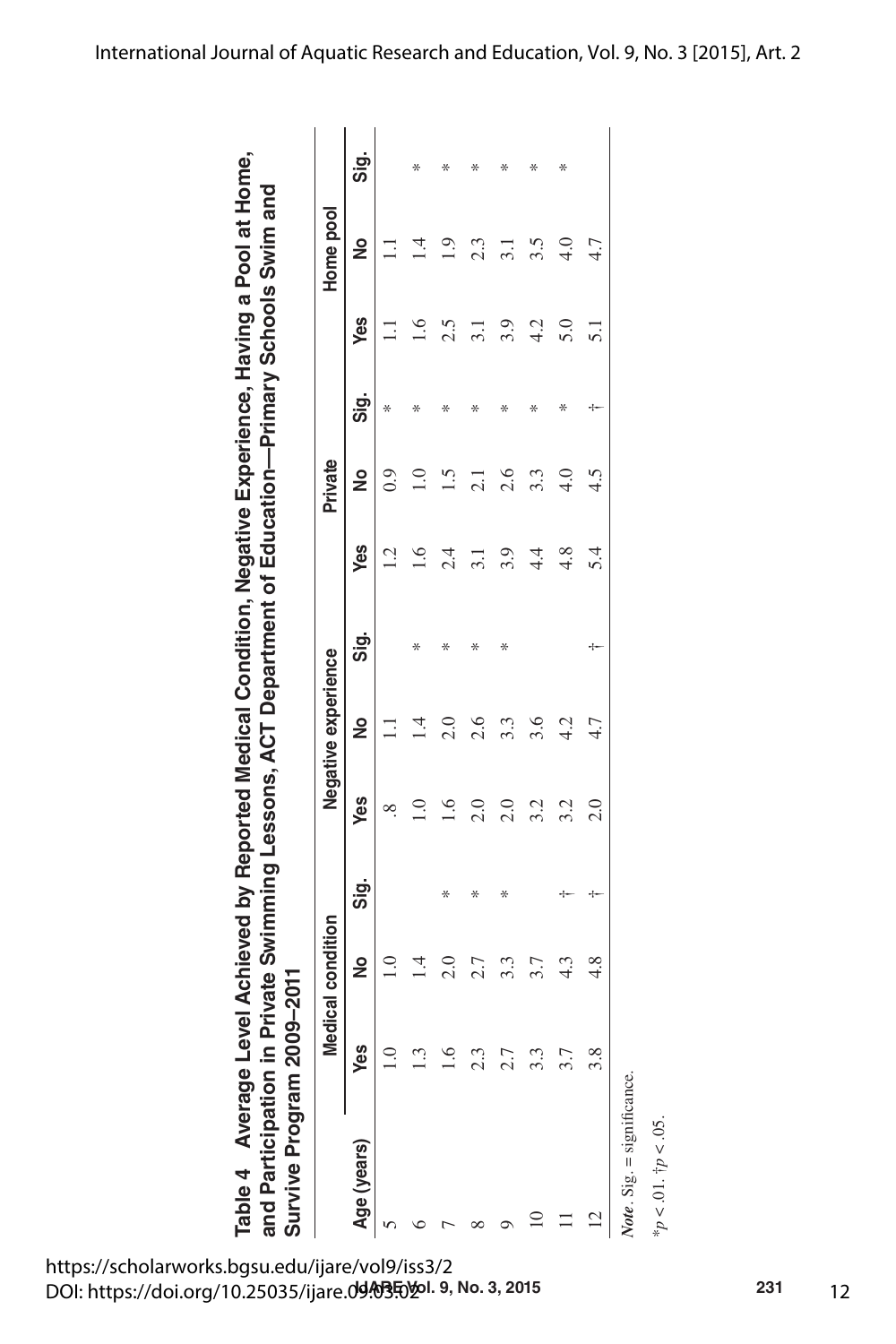| Ì<br>COLCOMO<br>ì<br>ו<br>ובות ה                                                      |                                                                                                                                         |
|---------------------------------------------------------------------------------------|-----------------------------------------------------------------------------------------------------------------------------------------|
| ' میله می: امیه: ۱/ ۱/ میم.<br>֖֪֪֚֚֚֚֚֚֚֚֚֚֚֚֚֚֚֚֚֚֚֚֚֚֚֚֚֚֚֚֚֚֡֬֡֟֓֡֟֓֡֟֟<br>L<br>l | ֧֖֧֦֧֦֧֦֧֧֦֧֧֦֧֦֧֝֘֝֝֝֬֓֓֓֝֬֓֓֝֓֝֓֝֓֝֓<br>֧֪֪֦֧֪֪֖֧֧֧֚֚֚֚֚֚֚֚֚֚֚֚֚֚֚֚֚֝֝֝֬֝֬֝֬֝֬֝֬֝<br>-<br>הממה מה<br><b>SAINS</b><br>:<br>)<br>)<br>ů |

|             |     | Public swimming  |      |                  | <b>Beach</b>     |      |     | Lake             |      |                  | River           |      |               | Other swimming |      |
|-------------|-----|------------------|------|------------------|------------------|------|-----|------------------|------|------------------|-----------------|------|---------------|----------------|------|
| Age (years) | Yes | $\frac{1}{2}$    | Sig. | Yes              | $\frac{1}{2}$    | Sig. | Yes | $\frac{1}{2}$    | Sig. | Yes              | $\frac{1}{2}$   | Sig. | Yes           | <u>S</u>       | Sig. |
| n           |     | $\overline{1.0}$ |      | 1.2              | Ο.               | ₩    | Ξ   | Ξ                |      | $1.\overline{3}$ | $\overline{0}$  | ₩    | Ξ             |                |      |
|             |     | $\overline{1.0}$ | ∗    | 1.5              | $\overline{12}$  | ∗    | 1.6 | 1.3              | ₩    | 1.5              | $\overline{14}$ |      | 1.5           | $\vec{a}$      | ÷    |
|             |     | $\vec{=}$        | ₩    | 2.2              | $\overline{1.7}$ | ₩    | 2.2 | 2.0              | ÷    | $\overline{c}$   | 2.0             |      | 2.0           | 2.0            |      |
|             |     | $\frac{9}{1}$    | ⋇    | 2.9              | 2.3              | ₩    | 3.0 | 2.6              | ∗    | 2.9              | 2.6             | ₩    | 2.9           | 2.6            | ÷    |
|             |     | 2.6              | ⋇    | $3.\overline{5}$ | 2.7              | ⋇    | 3.9 | 3.1              | ₩    | 3.5              | 3.2             |      | 3.4           | 3.2            |      |
|             | 3.8 | 3.0              | ₩    | 3.9              | 3.2              | ₩    | 3.9 | 3.6              |      | 3.9              | 3.6             |      | $\frac{0}{4}$ | 3.6            | ÷    |
|             | 4.3 | 3.8              | ⊹    | 4.4              | 3.7              | ₩    | 4.8 | $\overline{4.1}$ | ₩    | 4.3              | 4.2             |      | 4.6           | $\frac{1}{4}$  |      |
| S           | 4.9 | 4.2              |      | 4.9              | 4.2              | ÷    | 5.0 | 4.7              |      | 4.9              | 4.7             | ₩    | 5.0           | 4.7            |      |

*Note*. Sig. = significance.  $\frac{1}{2}$ <br> $\frac{1}{2}$   $\frac{1}{2}$   $\frac{1}{2}$   $\frac{1}{2}$   $\frac{1}{2}$   $\frac{1}{2}$   $\frac{1}{2}$   $\frac{1}{2}$   $\frac{1}{2}$   $\frac{1}{2}$   $\frac{1}{2}$   $\frac{1}{2}$   $\frac{1}{2}$   $\frac{1}{2}$   $\frac{1}{2}$   $\frac{1}{2}$   $\frac{1}{2}$   $\frac{1}{2}$   $\frac{1}{2}$   $\frac{1}{2}$   $\frac{1}{2}$ 

\**p* < .01. †*p* < .05.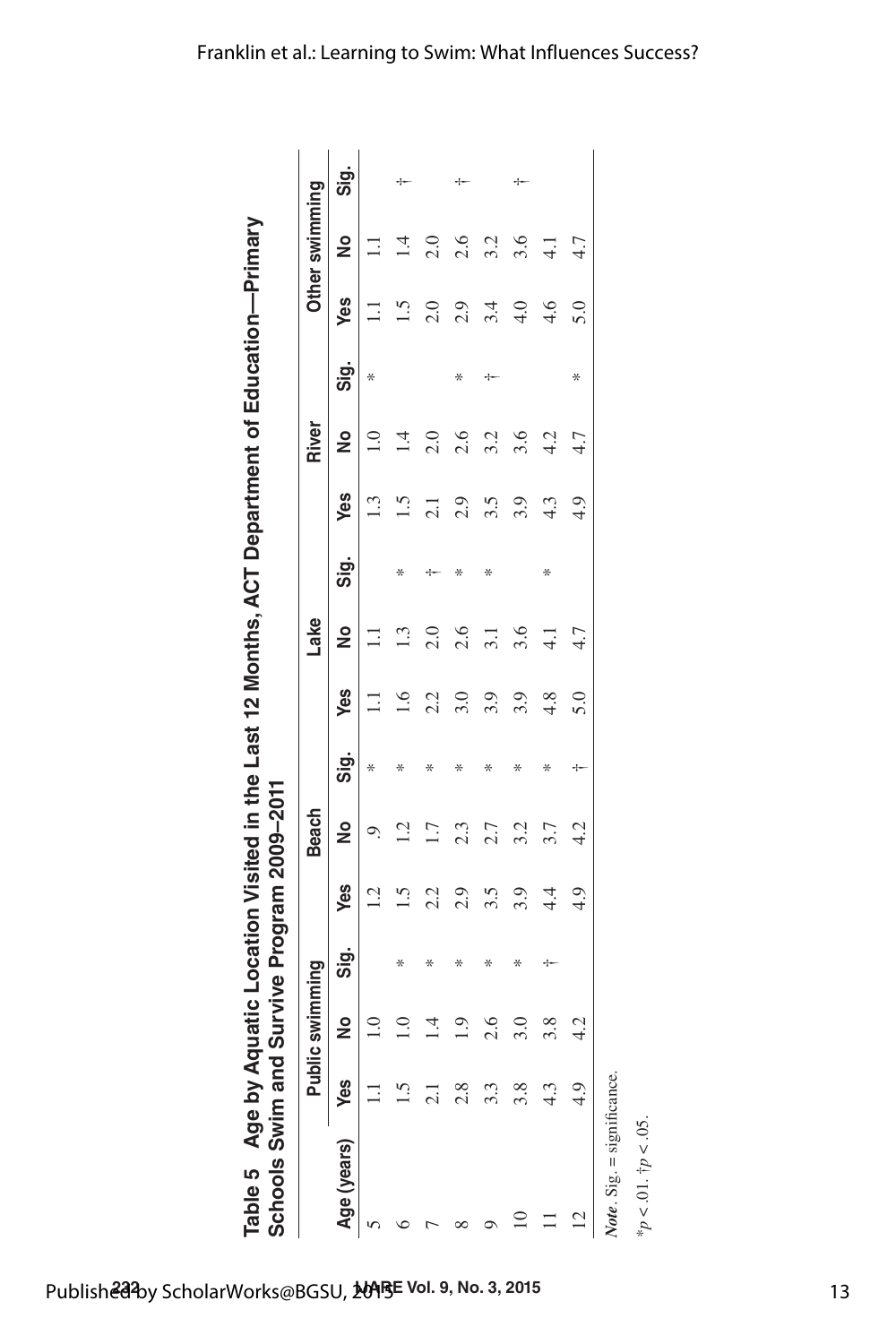Table 6 Age by How Often Swims Grouped, ACT Department of Education-Primary Schools Swim and **Age by How Often Swims Grouped, ACT Department of Education—Primary Schools Swim and** 

| Survive Program            | 2009-2011                                 |                                   |                      |                   |              |             |             |              |
|----------------------------|-------------------------------------------|-----------------------------------|----------------------|-------------------|--------------|-------------|-------------|--------------|
| (years)<br>Age             | At least once a<br>$\frac{1}{2}$<br>fortn | Less than once a<br>fortnight (2) | Never <sub>(3)</sub> | Jnknown<br>Unsure | <b>Total</b> | Sig.1 vs. 2 | Sig. 1 vs.3 | Sig. 2 vs. 3 |
|                            | 1.2                                       | ි.                                |                      |                   |              | ∗           | ₩           |              |
|                            | $\frac{6}{1}$                             | Ξ                                 |                      |                   | ニ<br>コ       | ⋇           | ⋇           | ∗            |
|                            | 2.4                                       | $\tilde{=}$                       | $\supseteq$          | $\frac{0}{1}$     | 2.0          | ∗           | ⊀           | $\ast$       |
|                            | $\frac{1}{2}$                             | 2.2                               | 1.3                  | 2.3               | 2.6          | ∗           | ∗           | ⊹            |
|                            | 3.9                                       | 2.6                               | $\frac{1}{2}$        | 3.0               | 3.2          | ⊹           | ⋇           | ⋇            |
|                            | 4.3                                       | 3.3                               | 2.5                  | 3.6               | 3.6          | ∗           | ∗           | ∗            |
|                            | 4.7                                       | 3.7                               | $\frac{1}{4}$        | 4.5               | 4.2          | ⊹           |             |              |
| 12                         | 5.5                                       | 4.4                               | 3.5                  | 4.6               | 4.7          | ∗           | ₩           |              |
| Total                      | 2.7                                       | 2.2                               | $\vec{v}$            | 2.5               | 2.4          | ₩           |             |              |
| Note. Sig. = significance. |                                           |                                   |                      |                   |              |             |             |              |

**IJARE Vol. 9, No. 3, 2015 233** DOI: https://doi.org/10.25035/ijare.09.03.02https://scholarworks.bgsu.edu/ijare/vol9/iss3/2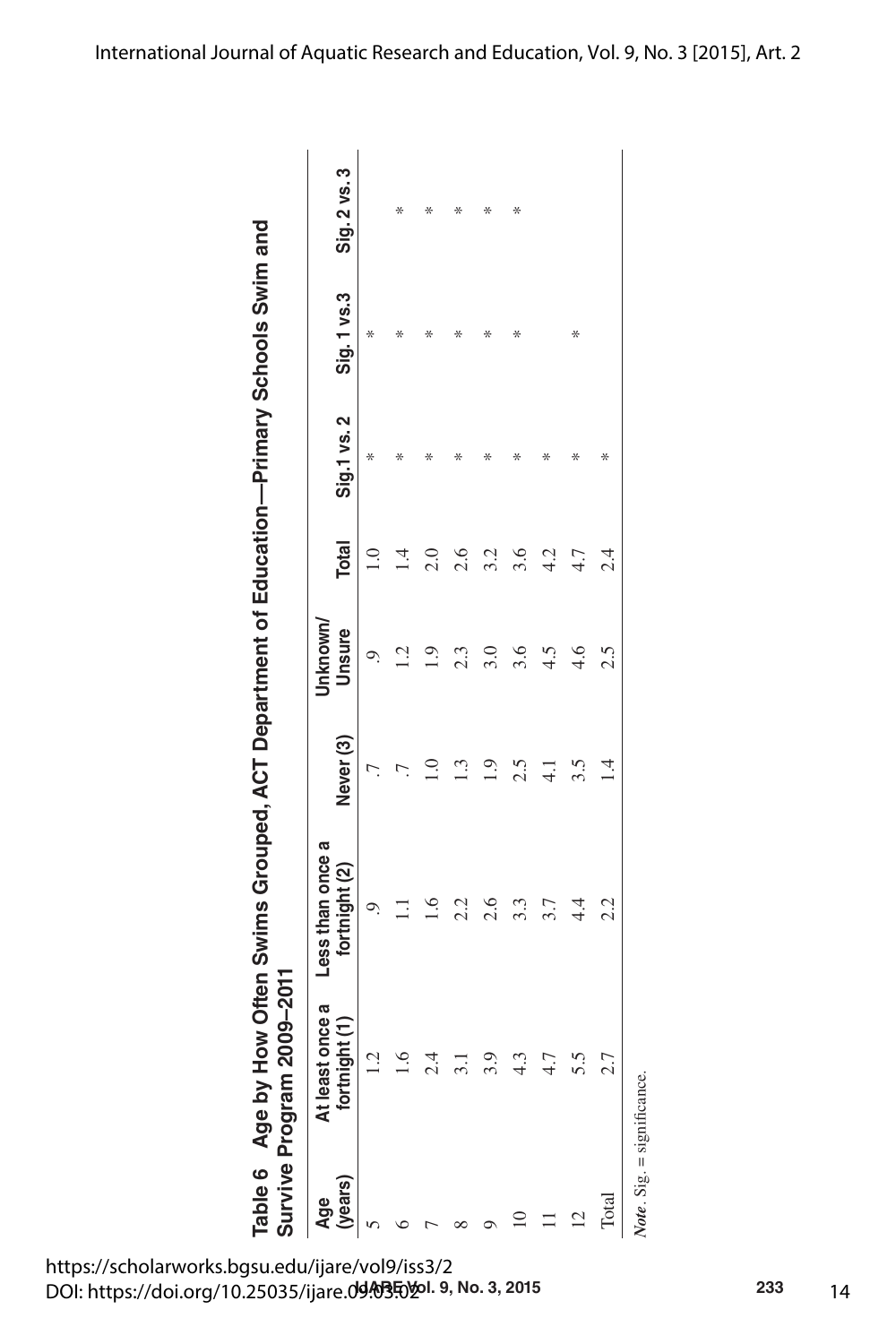#### Franklin et al.: Learning to Swim: What Influences Success?



**Figure 2** — How often swims by average level achieved ACT Department of Education-Primary Schools Swim and Survive Program 2009–2011.



**Figure 3** — Proportion of children by age who achieved Level 4 and above or Level 5 and above ACT Department of Education—Primary Schools Swim and Survive Program 2009–2011 (*n* = 7,668).

swimming pool at home or visits other aquatic locations, the more likely the child will achieve Level 4 and Level 5. What the authors were unable to determine is the amount of aquatic participation that a visit to a river may mean, such as whether a person spends 10 min with their feet in the water or 4 hr vigorously swimming.

Some other factors impact children's ability to achieve a level: what gender they are, whether they attend a public school, whether they are an Aboriginal or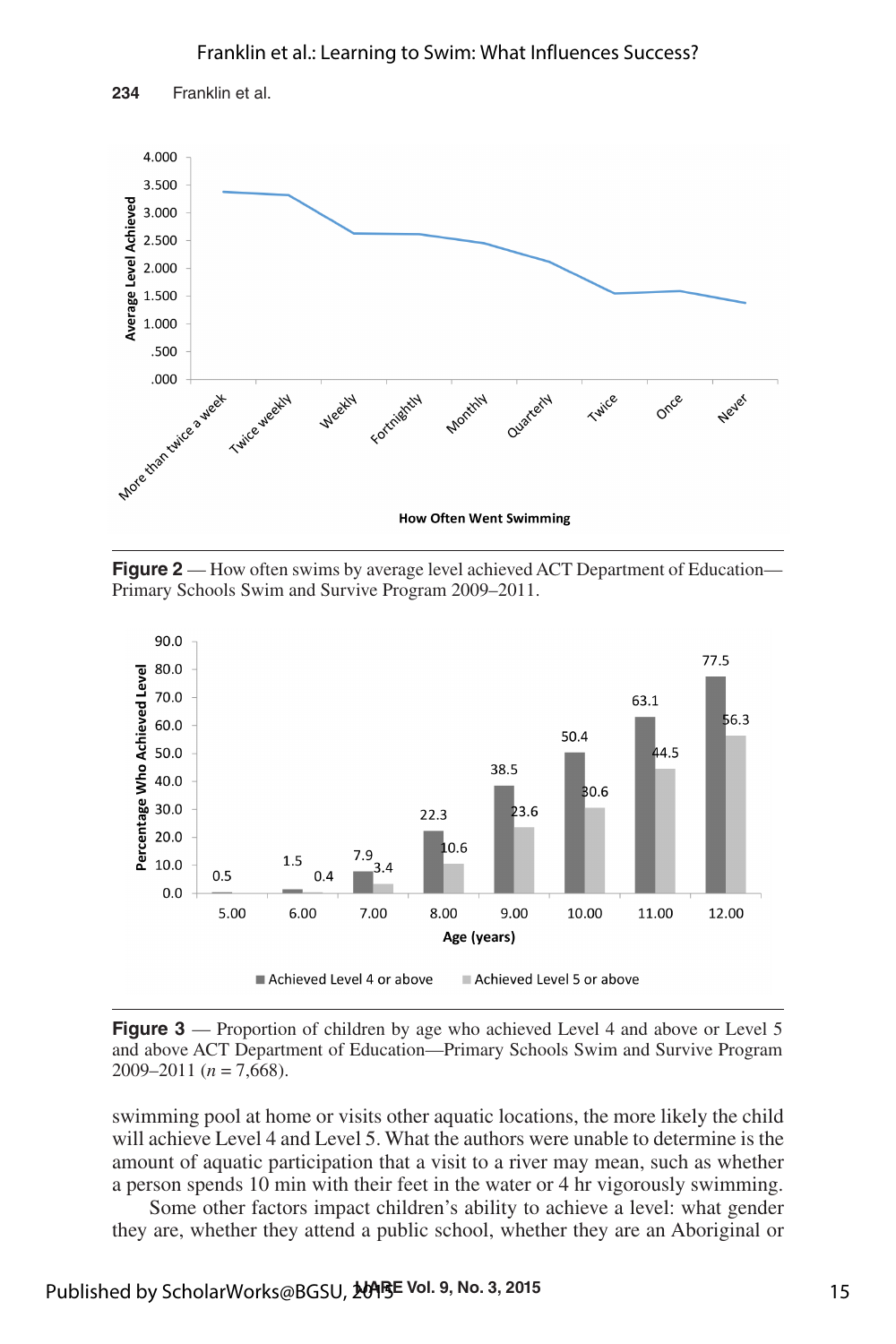|                                      |             | Achieve Level 4  |             | Achieve Level 5    |
|--------------------------------------|-------------|------------------|-------------|--------------------|
| Variables                            | Correlation | Sig. (2-tailed)  | Correlation | Sig. (2-tailed)    |
| Aboriginal or Torres Strait Islander | $-.043$     | .007             | $-048$      | .003               |
| Negative experience                  | $-.044$     | 006              | $-0.47$     | 003                |
| Female                               | .069        | $\overline{000}$ | 059         | 800                |
| Male                                 | $-.069$     | $8^{\circ}$      | $-0.59$     | $\overline{0}$     |
| Public school                        | $-.227$     | $\overline{000}$ | $-219$      | 000                |
| Private school                       | 227         | $\overline{000}$ | 219         | $\overline{000}$   |
| Medical condition                    | $-0.31$     | 054              | $-.028$     | 078                |
| Swim at least once a fortnight       | 117         | $\overline{000}$ | .128        | $\overline{000}$   |
| fortnight<br>Swim less than once a   | $-.034$     | 032              | $-.054$     | $\overline{5}$     |
| Swim never                           | $-.084$     | $\overline{000}$ | $-.066$     | $\overline{000}$   |
| Swimming pool at home                | .112        | $\infty$         | .122        | $\frac{000}{2000}$ |
| Visited public swimming pool         | 104         | $\overline{000}$ | .078        | $\overline{000}$   |
| Visited a beach                      | 118         | 000              | 103         | $\overline{000}$   |
| Visited a lake                       | .064        | 000              | 096         | $\overline{000}$   |
| Visited a river                      | 019         | 226              | 022         | 178                |
| ng location<br>Visited other swimmin | 039         | 015              | .057        | 600                |
| Private swimming lessons             | 170         | 600              | 166         | 600                |

*Note*. Sig. = significance.

Note. Sig. = significance.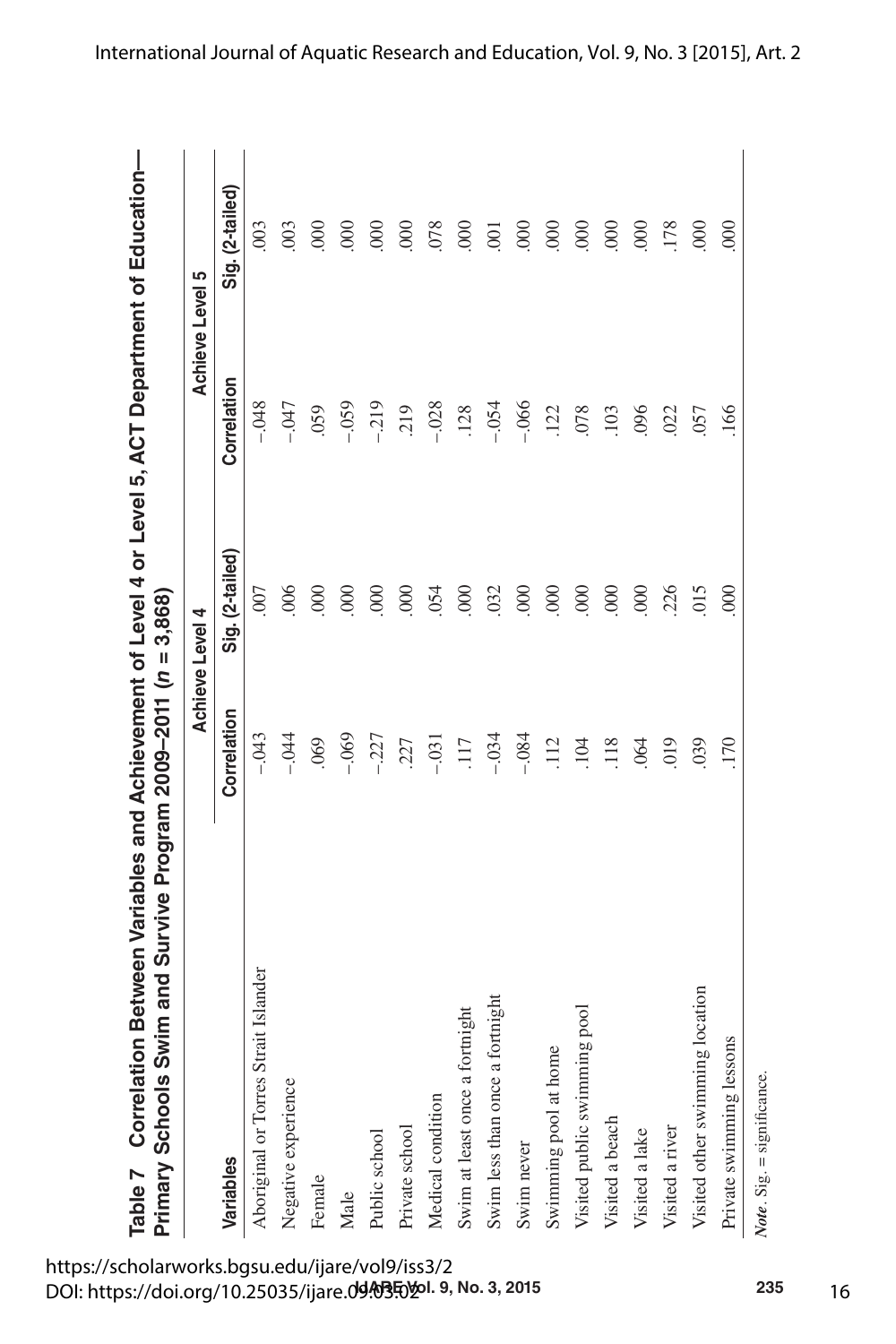#### **Table 8 Logistic Regression Model for Children to Achieve Level 4, ACT Department of Education—Primary Schools Swim and Survive Program 2009–2011 (***n* **= 7,726)**

|                                          |       | 95% C.I. for OR |              |      |
|------------------------------------------|-------|-----------------|--------------|------|
| <b>Variables</b>                         | 0R    | Lower           | <b>Upper</b> | Sig. |
| Age                                      | 2.572 | 2.389           | 2.768        | .000 |
| Gender (female)                          | 1.559 | 1.277           | 1.904        | .000 |
| School type (private)                    | 3.107 | 2.504           | 3.856        | .000 |
| Aboriginal and/or Torres Strait Islander | .763  | .385            | 1.511        | .437 |
| Negative experience                      | .477  | .243            | .935         | .031 |
| Swim at least once a fortnight           | 2.429 | 1.882           | 3.134        | .000 |
| Have a swimming pool at home             | 2.201 | 1.666           | 2.910        | .000 |
| Visited a public swimming pool           | 2.757 | 1.850           | 4.109        | .000 |
| Visited a beach                          | 1.941 | 1.558           | 2.420        | .000 |
| Undertook private swimming lessons       | 1.893 | 1.449           | 2.473        | .000 |

*Note*.  $CI =$  confidence interval;  $OR =$  odds ratio;  $Sig =$  significance.

|                                          |           |       | 95% C.I. for OR |      |
|------------------------------------------|-----------|-------|-----------------|------|
| <b>Variables</b>                         | <b>OR</b> | Lower | <b>Upper</b>    | Sig. |
| Age                                      | 2.411     | 2.221 | 2.617           | .000 |
| Aboriginal and/or Torres Strait Islander | .534      | .204  | 1.401           | .202 |
| Previous negative experience             | .263      | .094  | .737            | .011 |
| Gender (female)                          | 1.556     | 1.223 | 1.979           | .000 |
| School type (private)                    | 3.270     | 2.558 | 4.180           | .000 |
| Swim at least once a fortnight           | 2.028     | .877  | 4.688           | .098 |
| Swim less than once a fortnight          | .766      | .337  | 1.741           | .525 |
| Swimming pool at home                    | 2.332     | 1.697 | 3.205           | .000 |
| Visited a public swimming pool           | 2.442     | 1.488 | 4.008           | .000 |
| Visited a beach                          | 1.937     | 1.462 | 2.565           | .000 |
| Visited a lake                           | 1.933     | 1.396 | 2.676           | .000 |
| Visited a river                          | .729      | .529  | 1.005           | .054 |
| Visited other aquatic location(s)        | 1.552     | 1.121 | 2.148           | .008 |
| Participated in private swimming lessons | 2.319     | 1.684 | 3.193           | .000 |
| Have an existing medical condition       | .808      | .544  | 1.200           | .291 |

#### **Table 9 Logistic Regression Model for Children to Achieve Level 5, 2009–2011 (***n* **= 7,726)**

*Note*. CI = confidence interval; OR = odds ratio; Sig. = significance.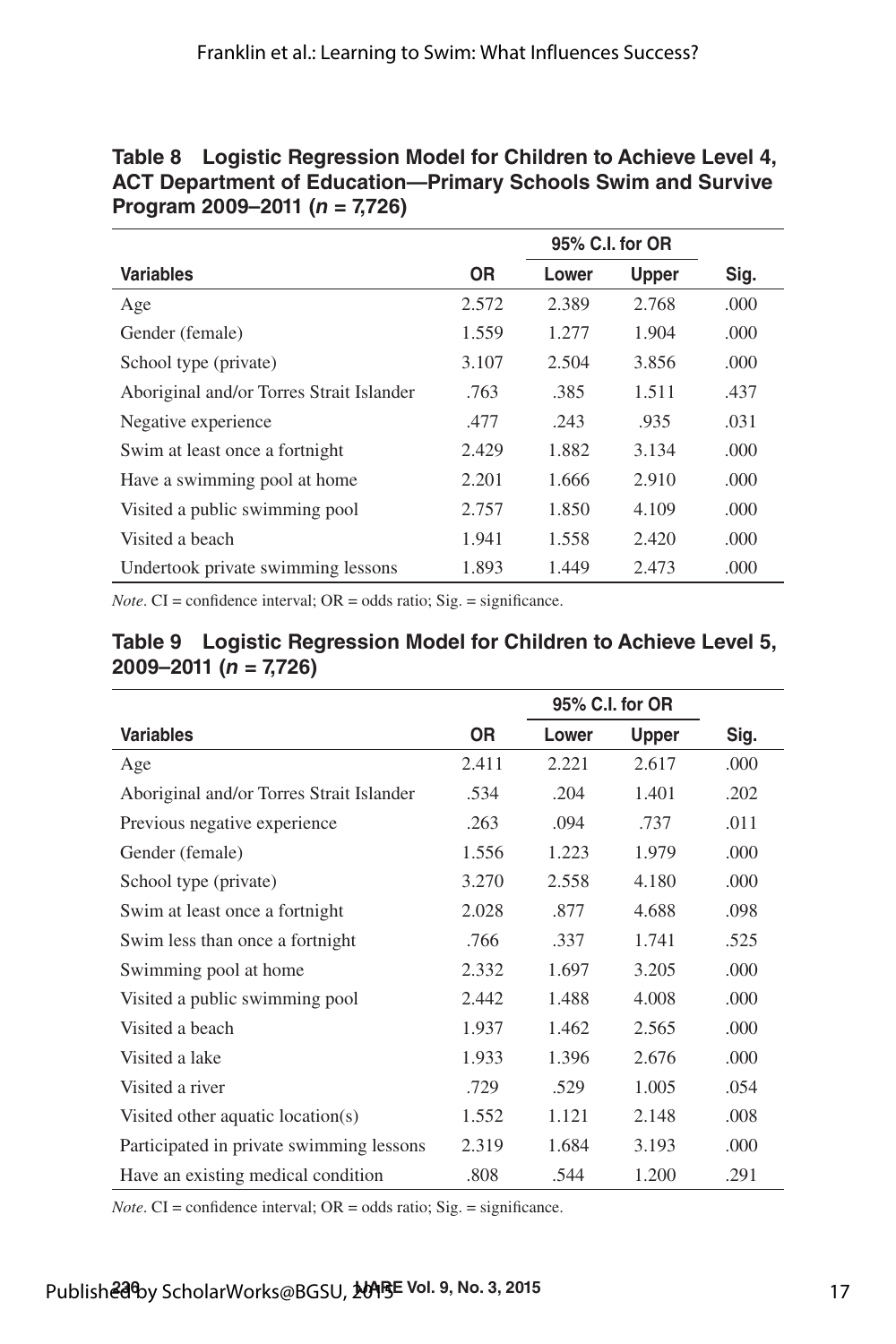Torres Strait Islander, whether they have an existing medical condition, or whether they have a previous negative experience with water. Males have and continue to be overrepresented in the drowning statistics (Franklin et al., 2010); this may be related to the level they achieve as part of their formal exposure to swimming and water safety lessons as well as their propensity to undertake risky activities (Howland, Hingson, Mangione, Bell, & Bak, 1996).

This study does not cover all children in the ACT; proportionately on an annual basis it covers between 5–9% of children aged 5–12 years. There were 34,020 children aged  $5-12$  years in the ACT in 2011. In 2011 for children 6–8 years,  $16\%$ participated in the program, with the proportion decreasing sharply to 1.5% of 12 year olds. This is not to say children are not participating in other school-based swimming and water safety programs, and they could also participate in private or after school swimming lessons. Our best estimation is that there are another 8,000 children aged 5–12 years participating in private learn-to-swim programs; however, we know that at least a third of these also participate in the school program. As such, a large proportion of children are potentially missing out on swimming and water safety lessons in any given year. This lends weight to the argument by drowning prevention advocacy organizations for the reintroduction of compulsory swimming and water safety education during the primary school years (Australian Water Safety Council, 2012). The primary school years (5–12 years) are a key age for the acquisition of such skills and can provide a safety net as some children may not be able to afford or be likely to participate in any other form of instruction for the rest of their lives.

A child's readiness to learn to swim has been found to be around 5 1/2–6 years of age (Blanksby et al., 1995). As such, while swimming and water safety lessons before this age provide some basic skills, the ages of 5–8 years are a perfect time to ensure strong foundation skills are developed so that children leave primary school with a minimum level of swimming and water safety skills and knowledge.

This study highlights that there are some groups that need more help than others in achieving swimming and water safety milestones, such as Aboriginal and Torres Strait Islanders, those with an existing medical condition, those with a fear of water, and those from public schools. While this study did not collect information on socioeconomic status, those from potential high-income households were more likely to achieve the required levels, that is, they were attending private schools and or private swimming lessons.

One of the more interesting but obvious findings is the more often children are in the water, the more likely they are to achieve the set swimming and water safety levels. Children who swam at least once a fortnight were between 1.8 and 3.1 times more likely to achieve Level 4, thus demonstrating that more is indeed better. This finding was also reinforced with children who had visited a public swimming pool, beach, and lake being more likely to achieve Level 4. Interestingly, visiting a river had no impact on achieving Level 4. The next part of this study will entail exploring how well children who participate in this program over multiple years do, compared with children new to the program, as it has previously been found that children who participate in repeat programs achieve better outcomes than those who do not (Erbaugh, 1986).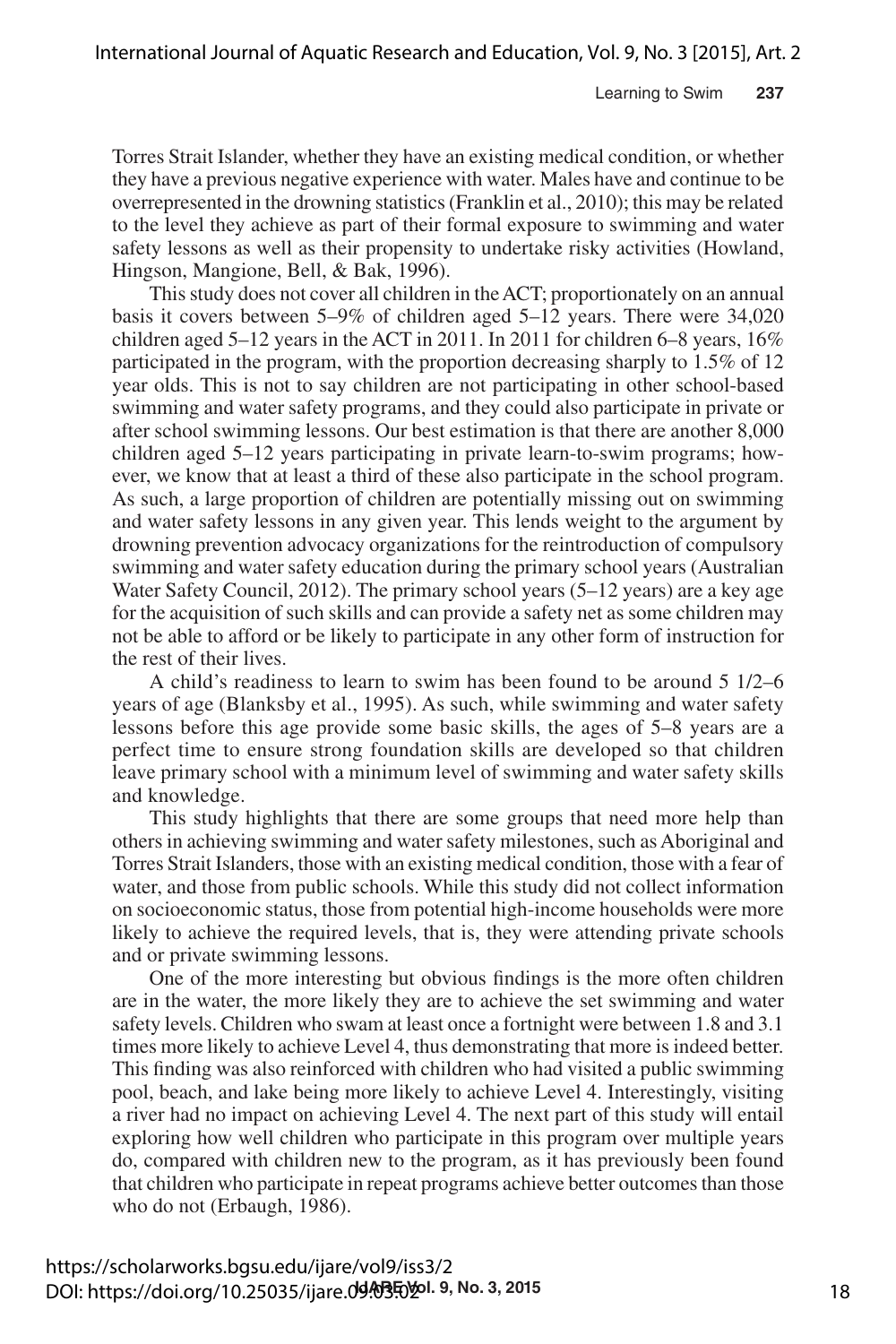**238** Franklin et al.

Differences in male and female motor characteristics for swimming training have previously been found (Pavić, Trninic, & Katic, 2008). Males performed better at explosive strength, throw strength, coordination, and aerobic endurance whereas females were better at flexibility and movement frequency, leg movement in particular (Pavić et al., 2008). In this study females, on average, outperformed males although this was only significant for 6–8, 10, and 12 year olds. Further work is required to see if there are other factors that influence males' ability to achieve the levels as opposed to females'. The findings may mean that the program needs to be modified to ensure that males are achieving as well as females.

This study demonstrated that children with preexisting medical conditions were less likely to achieve the same levels as their peers, especially in the 7–9 years age groups. This finding is especially concerning in that many children with medical conditions may prolong commencement, withdraw from swimming participation early, or not commence at all, placing themselves at a greater risk of drowning, as well as limiting their future enjoyment of aquatic recreation activities because of limited swimming and water safety skills. This study did not explore the severity or different types of medical conditions.

While swimming has been shown to be the least asthmatogenic challenge for asthma sufferers, and children with asthma can achieve improved swimming ability (Fitch, Morton, & Blanksby, 1976; Rosimini, 2003) and aerobic capacity (Matsumoto et al., 1999), it is however not clear if they require more lessons than others to achieve the same level. Ensuring that all children achieve a minimum level may mean that children with existing medical conditions may require more lessons, or lessons over a longer period of time, to achieve the minimum standard. This may create increased hardships on families already challenged with looking after their children, and, as such, having a fully funded or subsidized school-based program ensures these children can achieve the same level of swimming and water safety skills as their peers.

## **Conclusion**

In Australia, swimming is a key life skill that all children should learn. Similarly, all children should be able to achieve a minimum level similar to reading, writing, and arithmetic standards. This is particularly important in Australia, where interaction with water plays a significant role in people's lives. The AWSC has set a minimum level (Level 4 of the Swim and Survive Program or the equivalent) that all children should achieve before leaving primary school. Ensuring all children receive these skills is a key challenge for state and territory education systems that are moving away from compulsory swimming and water safety skills as part of the curriculum.

#### **Acknowledgement**

The work of the Royal Life Saving Society–Australia is supported by the Australian Government. The ACT Primary Schools Swim and Survive Program during this study was supported by the ACT Government, Department of Education.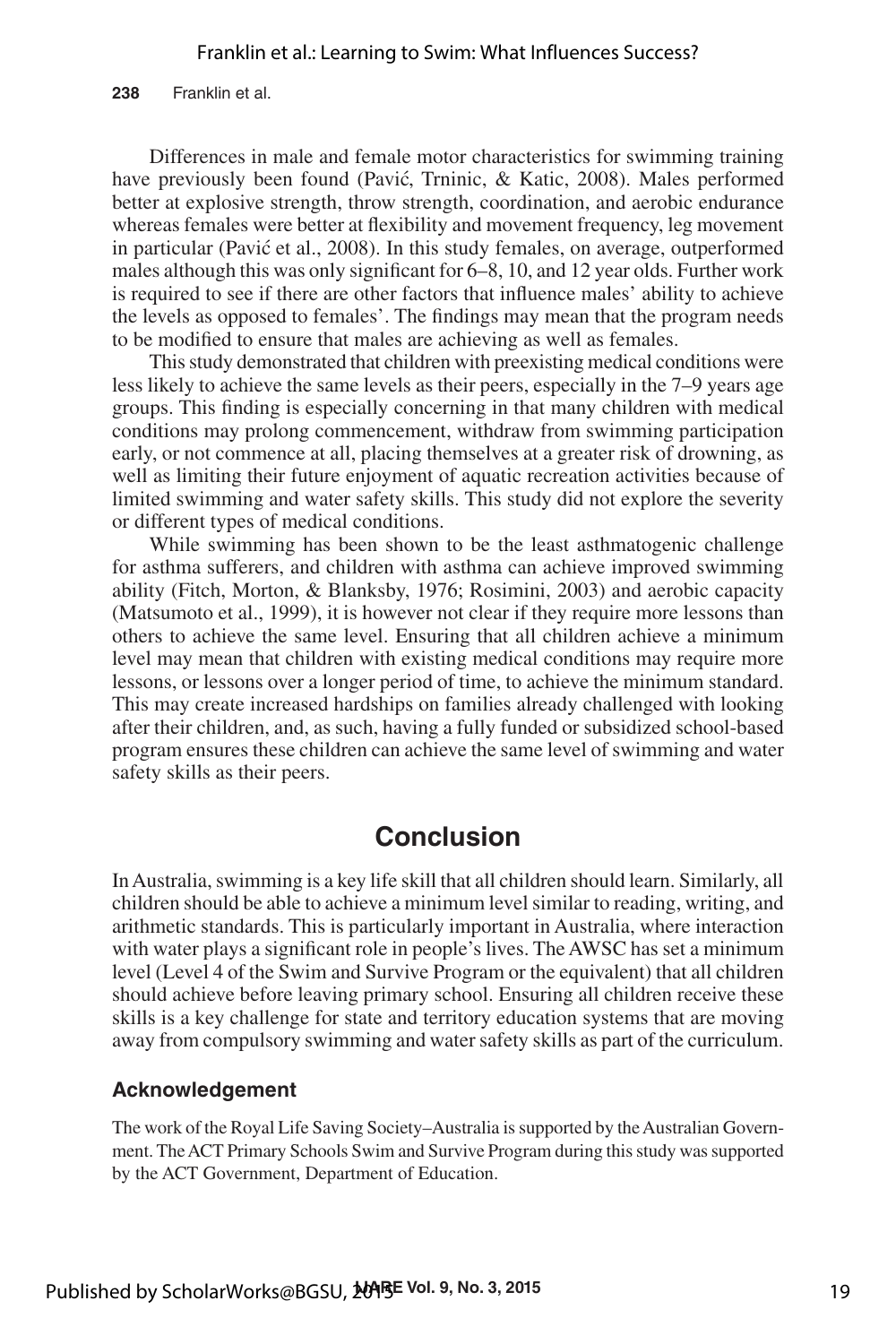International Journal of Aquatic Research and Education, Vol. 9, No. 3 [2015], Art. 2

Learning to Swim **239**

## **References**

- Australian Water Safety Council. (2004). *National Water Safety Plan 2004–2007*. Sydney, Australia: Australian Water Safety Council.
- Australian Water Safety Council. (2008a). *Australian Water Safety Strategy 2008–2011*. Sydney, Australia: Australian Water Safety Council.
- Australian Water Safety Council. (2008b). *A guide to water safety essentials for local governments*. Sydney, Australia: Australian Water Safety Council.
- Australian Water Safety Council. (2012). *Australian Water Safety Strategy 2012–15*. Sydney, Australia: Australian Water Safety Council.
- Blanksby, B.A., Parker, H.E., Bradley, S., & Ong, V. (1995). Children's readiness for learning front crawl swimming. *Australian Journal of Science and Medicine in Sport, 27*(2), 34–37. PubMed
- Dennen, V.P. (2004). Cognitive apprenticeship in educational practice: Research on scaffolding, modeling, mentoring, and coaching as instructional strategies. In D.H. Jonassen (Ed.), *Handbook of research on educational communications and technology* (2nd ed., pp. 813–828). Mahwah, NJ: Lawrence Erlbaum Associates.
- Erbaugh, S.J. (1986). Effects of aquatic training on swimming skill development of preschool children. *Perceptual and Motor Skills, 62*(2), 439–446. PubMed doi:10.2466/ pms.1986.62.2.439
- Fitch, K.D., Morton, A.R., & Blanksby, B.A. (1976). Effects of swimming training on children with asthma. *Archives of Disease in Childhood, 51*(3), 190–194. PubMed doi:10.1136/adc.51.3.190
- Franklin, R.C., Scarr, J.P., & Pearn, J.H. (2010). Reducing drowning deaths: The continued challenge of immersion fatalities in Australia. *The Medical Journal of Australia, 192*(3), 123–126. PubMed
- Howland, J., Hingson, R., Mangione, T.W., Bell, N., & Bak, S. (1996). Why are most drowning victims men? Sex differences in aquatic skills and behaviors. *American Journal of Public Health, 86*(1), 93–96. PubMed doi:10.2105/AJPH.86.1.93
- Matsumoto, I., Araki, H., Tsuda, K., Odajima, H., Nishima, S., . . ., Shindo, M. (1999). Effects of swimming training on aerobic capacity and exercise induced bronchoconstriction in children with bronchial asthma. *Thorax, 54*(3), 196–201. PubMed doi:10.1136/ thx.54.3.196
- Moote, G.T., & Wodarski, J.S. (1997). The acquisition of life skills through adventure-based activities and programs: A review of the literature. *Adolescence, 32*(125), 143–167. PubMed
- Moreno, M.A., Furtner, F., & Rivara, F.P. (2009). Water safety and swimming lessons for children. *Archives of Pediatrics & Adolescent Medicine, 163*(3), 288. PubMed doi:10.1001/archpediatrics.2008.572
- NSW Department of Education and Training. (2009). *Water safety guidelines for unstructured aquatic activity*. Sydney, Australia: NSW Department of Education and Training.
- Pavić, R., Trninic, V., & Katic, R. (2008). Sex differences in motor characteristics of elementary school children included/not included in swimming training. *Collegium Antropologicum, 32,* 829–834. PubMed
- Peden, A.E., Franklin, R.C., & Larsen, P. (2009). Survey of primary schools across Australia: An examination of key water safety issues. *International Journal of Aquatic Research and Education, 3*(2), 179–208.
- Rahman, F., Bose, S., Linnan, M., Rahman, A., & Mashreky, S. R. (2012). Cost-effectiveness of an injury and drowning prevention program in Bangladesh. *Pediatrics*, *130*, (6), e1621–e1628.

DOI: https://doi.org/10.25035/ijare.**09.035**@DMDI: 9, No. 3, 2015 https://scholarworks.bgsu.edu/ijare/vol9/iss3/2